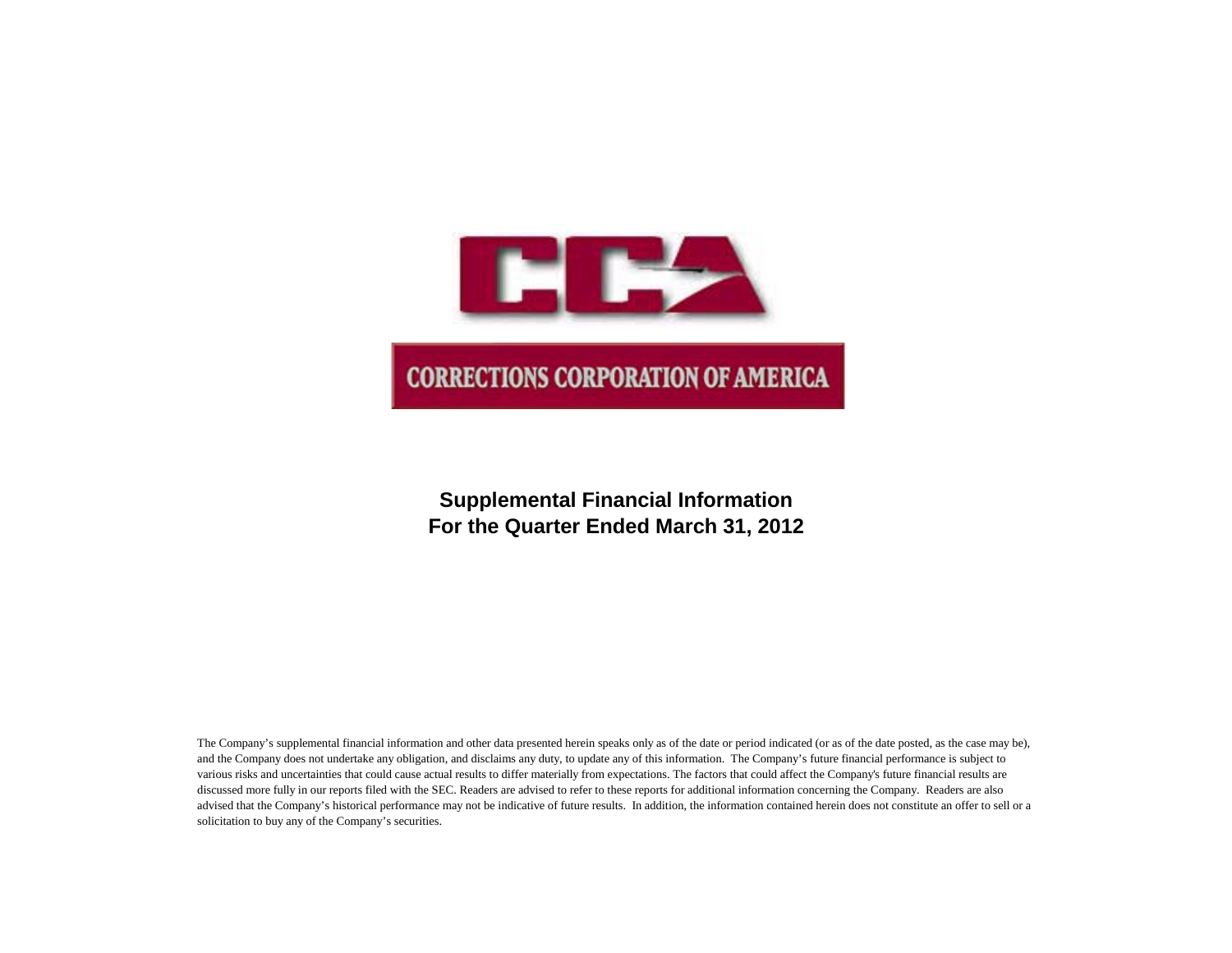# **CORRECTIONS CORPORATION OF AMERICA**

**Supplemental Financial Information For the Quarter Ended March 31, 2012**

# **TABLE OF CONTENTS**

| Consolidated Balance Sheets <b>Consolidated</b> Balance Sheets <b>Consolidated</b> Balance Sheets <b>Consolidated</b> Balance Sheets <b>Consolidated</b> Balance Sheets <b>Consolidated</b> Balance Sheets <b>Consolidated</b> Balance Sheets <b>Consolidated</b> |  |
|-------------------------------------------------------------------------------------------------------------------------------------------------------------------------------------------------------------------------------------------------------------------|--|
| Consolidated Statements of Operations <b>CONSUMER 2</b>                                                                                                                                                                                                           |  |
| Reconciliation of Basic to Diluted Earnings Per Share 4                                                                                                                                                                                                           |  |
| Calculation of Adjusted Diluted Earnings Per Share <b>Calculation</b> of Adjusted Diluted Earnings Per Share                                                                                                                                                      |  |
| Selected Financial Information <b>Contact Selected</b> Financial Information 6                                                                                                                                                                                    |  |
| Analysis of Outstanding Debt 9                                                                                                                                                                                                                                    |  |
|                                                                                                                                                                                                                                                                   |  |
| Facility Portfolio <b>communications</b> 11                                                                                                                                                                                                                       |  |
| Diversification of Revenue 16                                                                                                                                                                                                                                     |  |
| Research Coverage / Credit Ratings 27 17                                                                                                                                                                                                                          |  |

Damon T. Hininger, President and Chief Executive Officer Todd J Mullenger, Chief Financial Officer 10 Burton Hills Boulevard Nashville, TN 37215 Tel.: (615) 263-3000 Fax: (615) 263-3010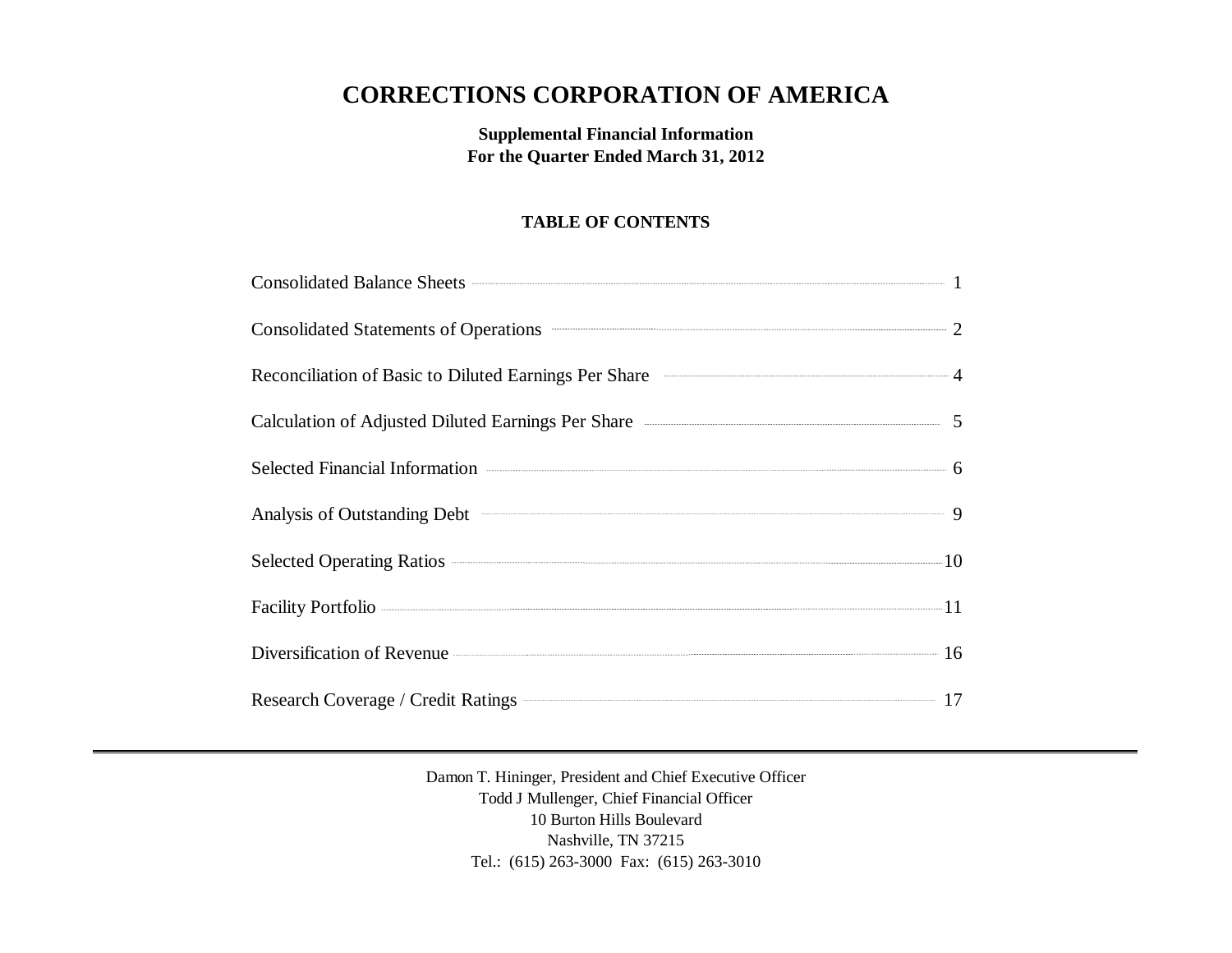#### **CONSOLIDATED BALANCE SHEETS**

|                                             |    | March 31, |            | December 31, |              | September 30, |                          | <b>June 30,</b> |    | March 31, |  |
|---------------------------------------------|----|-----------|------------|--------------|--------------|---------------|--------------------------|-----------------|----|-----------|--|
| <b>ASSETS</b>                               |    | 2012      |            | 2011         |              | 2011          |                          | 2011            |    | 2011      |  |
| Cash and cash equivalents                   | \$ | 31,354    | $\sqrt{3}$ | 55,832       | $\mathbb{S}$ | 47,958        | $\overline{\mathcal{S}}$ | 54,623          | \$ | 37,792    |  |
| Accounts receivable, net of allowance       |    | 257,981   |            | 273,038      |              | 262,609       |                          | 254,965         |    | 279,437   |  |
| Deferred tax assets                         |    | 11,068    |            | 11,768       |              | 9,442         |                          | 8,464           |    | 10,920    |  |
| Prepaid expenses and other current assets   |    | 13,623    |            | 18,791       |              | 28,681        |                          | 32,352          |    | 14,248    |  |
| Total current assets                        |    | 314,026   |            | 359,429      |              | 348,690       |                          | 350,404         |    | 342,397   |  |
| Property and equipment, net                 |    | 2,601,303 |            | 2,608,918    |              | 2,531,753     |                          | 2,531,333       |    | 2,534,839 |  |
| Restricted cash                             |    | 5,015     |            | 5,013        |              | 5,012         |                          | 6,760           |    | 6,758     |  |
| Investment in direct financing lease        |    | 8,811     |            | 9,233        |              | 9,642         |                          | 10,039          |    | 10,425    |  |
| Goodwill                                    |    | 11,988    |            | 11,988       |              | 11,988        |                          | 11,988          |    | 11,988    |  |
| Other assets                                |    | 29,983    |            | 25,050       |              | 25,468        |                          | 25,824          |    | 25,622    |  |
| <b>Total</b> assets                         |    | 2,971,126 | \$.        | 3,019,631    |              | 2,932,553     |                          | 2,936,348       |    | 2,932,029 |  |
| <b>LIABILITIES AND STOCKHOLDERS' EQUITY</b> |    |           |            |              |              |               |                          |                 |    |           |  |
| Accounts payable and accrued expenses       | \$ | 163,349   | \$         | 197,757      | \$           | 192,476       | \$                       | 184,881         | \$ | 186,188   |  |
| Income taxes payable                        |    | 13,530    |            | 605          |              | 106           |                          | 113             |    | 9,903     |  |
| Current portion of long-term debt           |    | 40,000    |            |              |              |               |                          |                 |    |           |  |
| Total current liabilities                   |    | 216,879   |            | 198,362      |              | 192,582       |                          | 184,994         |    | 196,091   |  |
| Long-term debt, net of current portion      |    | 1,140,386 |            | 1,245,014    |              | 1,209,652     |                          | 1,104,294       |    | 1,112,744 |  |
| Deferred tax liabilities                    |    | 135,750   |            | 136,503      |              | 130,908       |                          | 123,823         |    | 121,477   |  |
| Other liabilities                           |    | 34,540    |            | 31,730       |              | 32,538        |                          | 33,418          |    | 32,428    |  |
| <b>Total liabilities</b>                    |    | 1,527,555 |            | 1,611,609    |              | 1,565,680     |                          | 1,446,529       |    | 1,462,740 |  |
| Commitments and contingencies               |    |           |            |              |              |               |                          |                 |    |           |  |
| Common stock - \$0.01 par value             |    | 999       |            | 995          |              | 996           |                          | 1,072           |    | 1,081     |  |
| Additional paid-in capital                  |    | 1,133,300 |            | 1,129,435    |              | 1,128,807     |                          | 1,290,917       |    | 1,312,796 |  |
| Retained earnings                           |    | 309,272   |            | 277,592      |              | 237,070       |                          | 197,830         |    | 155,412   |  |
| Total stockholders' equity                  |    | 1,443,571 |            | 1,408,022    |              | 1,366,873     |                          | 1,489,819       |    | 1,469,289 |  |
| Total liabilities and stockholders' equity  | \$ | 2,971,126 | S          | 3,019,631    |              | 2,932,553     |                          | 2,936,348       | S  | 2,932,029 |  |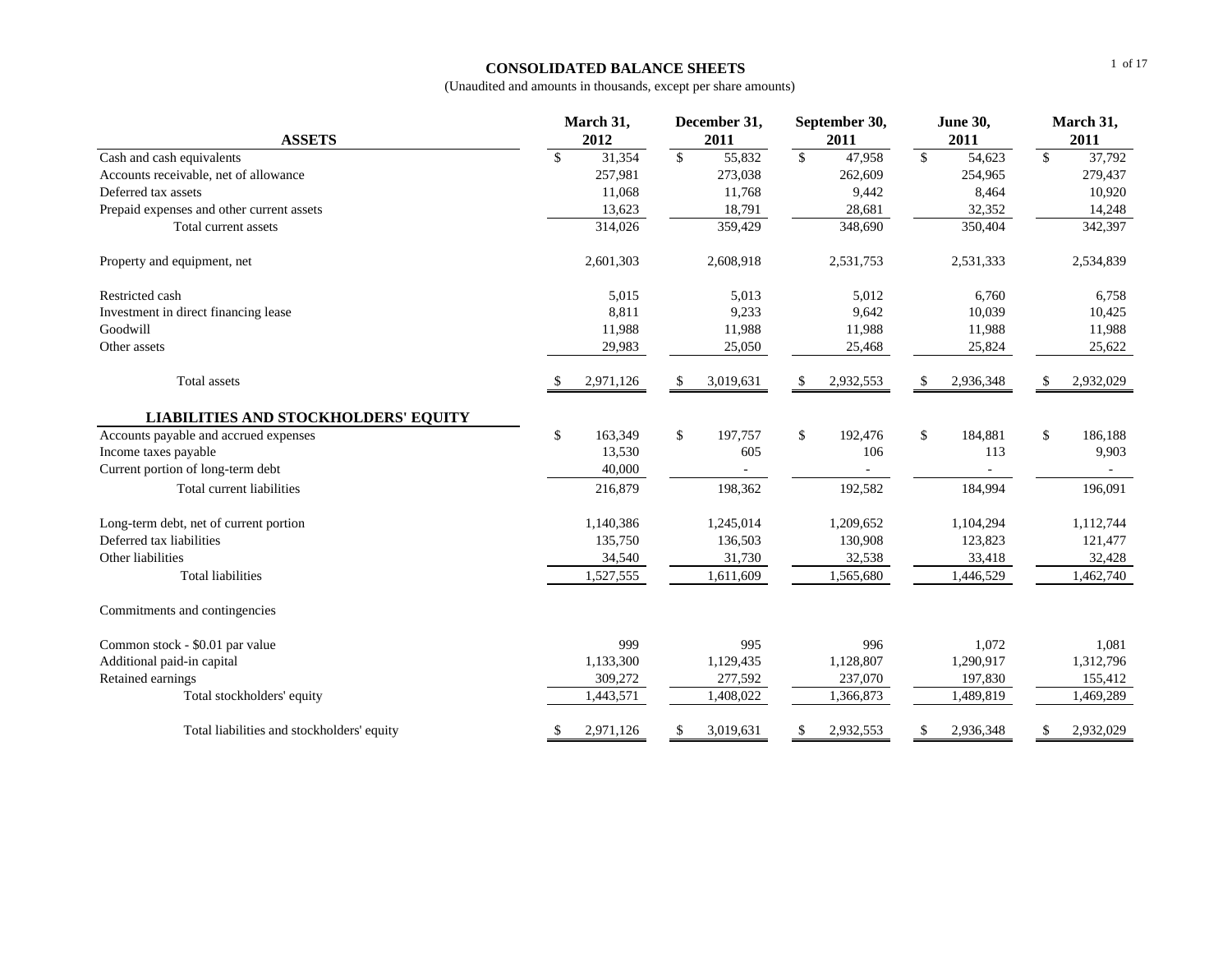#### **CONSOLIDATED STATEMENTS OF OPERATIONS**

|                                                        | <b>For the Three Months Ended</b><br>March 31, |    | For the Twelve<br><b>Months Ended</b><br>December 31, |    |           |
|--------------------------------------------------------|------------------------------------------------|----|-------------------------------------------------------|----|-----------|
|                                                        | 2012                                           |    | 2011                                                  |    | 2011      |
| <b>REVENUE:</b>                                        |                                                |    |                                                       |    |           |
| Management:                                            |                                                |    |                                                       |    |           |
| Federal                                                | \$<br>189,332                                  | \$ | 182,374                                               | \$ | 749,308   |
| <b>State</b>                                           | 215,832                                        |    | 213,809                                               |    | 855,409   |
| Local                                                  | 14,613                                         |    | 13,911                                                |    | 57,854    |
| Other                                                  | 14,394                                         |    | 13,659                                                |    | 55,353    |
| Total management revenue                               | 434,171                                        |    | 423,753                                               |    | 1,717,924 |
| Transportation                                         | 566                                            |    | 771                                                   |    | 3,619     |
| Rental                                                 | 551                                            |    | 551                                                   |    | 2,204     |
| Other                                                  | 17                                             |    | 105                                                   |    | 596       |
|                                                        | 435,305                                        |    | 425,180                                               |    | 1,724,343 |
| <b>EXPENSES:</b>                                       |                                                |    |                                                       |    |           |
| Operating:                                             |                                                |    |                                                       |    |           |
| Facility fixed                                         | 236,729                                        |    | 221,607                                               |    | 894,462   |
| Facility variable                                      | 73,966                                         |    | 68,340                                                |    | 280,491   |
| Transportation                                         | 4,740                                          |    | 3,113                                                 |    | 15,332    |
| Other                                                  | 99                                             |    | 102                                                   |    | 588       |
| Total operating expenses                               | 315,534                                        |    | 293,162                                               |    | 1,190,873 |
| General and administrative                             | 21,840                                         |    | 21,447                                                |    | 91,227    |
| Depreciation and amortization                          | 28,387                                         |    | 26,926                                                |    | 108,216   |
|                                                        | 365,761                                        |    | 341,535                                               |    | 1,390,316 |
| <b>OPERATING INCOME</b>                                | 69,544                                         |    | 83,645                                                |    | 334,027   |
| <b>OTHER (INCOME) EXPENSE:</b>                         |                                                |    |                                                       |    |           |
| Interest expense, net                                  | 16,890                                         |    | 18,402                                                |    | 72,940    |
| Expenses associated with debt refinancing transactions | 1,541                                          |    |                                                       |    |           |
| Other (income) expense                                 | 12                                             |    | 71                                                    |    | 304       |
|                                                        | 18,443                                         |    | 18,473                                                |    | 73,244    |
| INCOME FROM CONTINUING OPERATIONS BEFORE INCOME TAXES  | 51,101                                         |    | 65,172                                                |    | 260,783   |
| Income tax expense                                     | (19,059)                                       |    | (24, 732)                                             |    | (97, 017) |
| <b>INCOME FROM CONTINUING OPERATIONS</b>               | 32,042                                         |    | 40,440                                                |    | 163,766   |
| Loss from discontinued operations, net of taxes        | (362)                                          |    | (110)                                                 |    | (1,256)   |
| <b>NET INCOME</b>                                      | 31,680                                         | \$ | 40,330                                                | \$ | 162,510   |
| <b>BASIC EARNINGS PER SHARE</b>                        | 0.32                                           | \$ | 0.37                                                  | \$ | 1.55      |
| <b>DILUTED EARNINGS PER SHARE</b>                      | \$<br>0.32                                     | \$ | 0.37                                                  | \$ | 1.54      |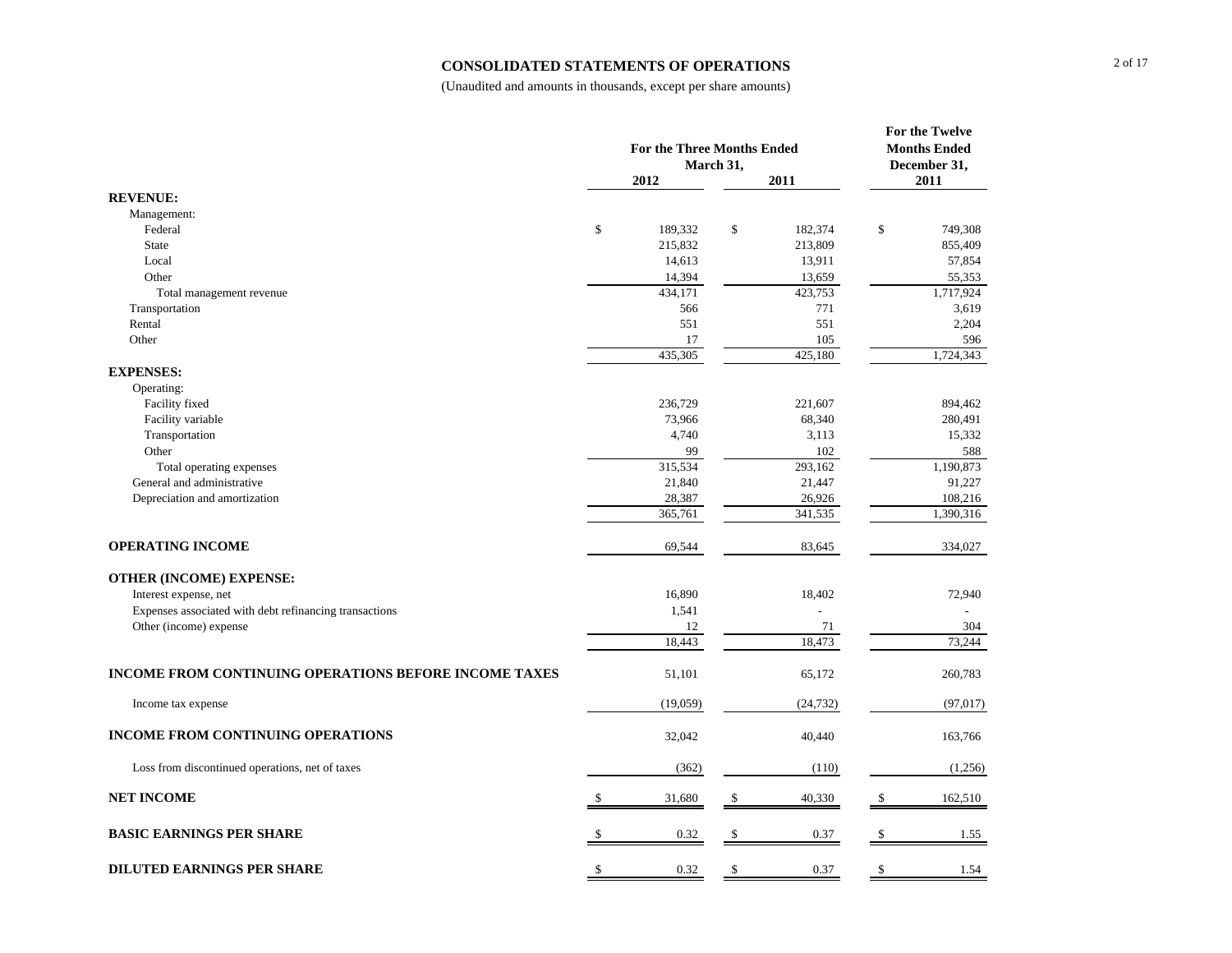#### **CONSOLIDATED STATEMENTS OF OPERATIONS**

|                                                              | <b>As Adjusted for Discontinued Operations</b> |                    |    |                                   |               |                       |                      |                    |  |
|--------------------------------------------------------------|------------------------------------------------|--------------------|----|-----------------------------------|---------------|-----------------------|----------------------|--------------------|--|
|                                                              |                                                |                    |    | <b>For the Three Months Ended</b> |               |                       |                      |                    |  |
|                                                              |                                                | March 31,<br>2011  |    | <b>June 30,</b><br>2011           |               | September 30,<br>2011 | December 31,<br>2011 |                    |  |
| <b>REVENUE:</b>                                              |                                                |                    |    |                                   |               |                       |                      |                    |  |
| Management:                                                  |                                                |                    |    |                                   |               |                       |                      |                    |  |
| Federal                                                      | $\mathcal{S}$                                  | 182,374            | \$ | 185,937                           | \$            | 188,444               | $\mathbb{S}$         | 192,553            |  |
| <b>State</b>                                                 |                                                | 213,809            |    | 213,837                           |               | 213,193               |                      | 214,570            |  |
| Local                                                        |                                                | 13,911             |    | 14,087                            |               | 14,919                |                      | 14,937             |  |
| Other                                                        |                                                | 13,659             |    | 13,990                            |               | 14,034                |                      | 13,670             |  |
| Total management revenue                                     |                                                | 423,753            |    | 427,851                           |               | 430,590               |                      | 435,730            |  |
| Transportation                                               |                                                | 771                |    | 1,143                             |               | 974                   |                      | 731                |  |
| Rental                                                       |                                                | 551                |    | 551                               |               | 551                   |                      | 551                |  |
| Other                                                        |                                                | 105                |    | 399                               |               | 22                    |                      | 70                 |  |
| <b>EXPENSES:</b>                                             |                                                | 425,180            |    | 429,944                           |               | 432,137               |                      | 437,082            |  |
|                                                              |                                                |                    |    |                                   |               |                       |                      |                    |  |
| Operating:                                                   |                                                |                    |    |                                   |               |                       |                      |                    |  |
| Facility fixed                                               |                                                | 221,607            |    | 220,130                           |               | 226,208               |                      | 226,517            |  |
| Facility variable                                            |                                                | 68,340<br>3,113    |    | 69,681<br>4,102                   |               | 71,319                |                      | 71,151             |  |
| Transportation<br>Other                                      |                                                | 102                |    |                                   |               | 4,027<br>135          |                      | 4,090<br>249       |  |
|                                                              |                                                | 293,162            |    | 102<br>294,015                    |               | 301,689               |                      | 302,007            |  |
| Total operating expenses<br>General and administrative       |                                                |                    |    | 21,782                            |               | 23,007                |                      | 24,991             |  |
| Depreciation and amortization                                |                                                | 21,447<br>26,926   |    | 27,047                            |               | 26,536                |                      | 27,707             |  |
|                                                              |                                                | 341,535            |    | 342,844                           |               | 351,232               |                      | 354,705            |  |
| <b>OPERATING INCOME</b>                                      |                                                | 83,645             |    | 87,100                            |               | 80,905                |                      | 82,377             |  |
| <b>OTHER (INCOME) EXPENSE:</b>                               |                                                |                    |    |                                   |               |                       |                      |                    |  |
| Interest expense, net                                        |                                                | 18,402             |    | 18,360                            |               | 18,058                |                      | 18,120             |  |
| Other (income) expenses                                      |                                                | 71                 |    | 118                               |               | 73                    |                      | 42                 |  |
|                                                              |                                                | 18,473             |    | 18,478                            |               | 18,131                |                      | 18,162             |  |
| <b>INCOME FROM CONTINUING OPERATIONS BEFORE INCOME TAXES</b> |                                                | 65,172             |    | 68,622                            |               | 62,774                |                      | 64,215             |  |
| Income tax expense                                           |                                                | (24, 732)          |    | (26,006)                          |               | (23, 427)             |                      | (22, 852)          |  |
| <b>INCOME FROM CONTINUING OPERATIONS</b>                     |                                                | 40,440             |    | 42,616                            |               | 39,347                |                      | 41,363             |  |
| Loss from discontinued operations, net of taxes              |                                                | (110)              |    | (198)                             |               | (107)                 |                      | (841)              |  |
| <b>NET INCOME</b>                                            |                                                | 40,330             | S  | 42,418                            |               | 39,240                |                      | 40,522             |  |
| <b>BASIC EARNINGS PER SHARE</b>                              |                                                | 0.37               | \$ | 0.40                              |               | 0.38                  |                      | 0.41               |  |
| <b>DILUTED EARNINGS PER SHARE</b>                            | $\mathcal{S}$                                  | 0.37               | \$ | 0.39                              | <sup>\$</sup> | 0.37                  | S                    | 0.41               |  |
| TOTAL COMPENSATED MAN-DAYS                                   |                                                | 7,192,386          |    | 7,283,433                         |               | 7,345,315             |                      | 7,388,606          |  |
| <b>TOTAL AVAILABLE BED-DAYS</b>                              |                                                |                    |    |                                   |               |                       |                      |                    |  |
| <b>AVERAGE COMPENSATED OCCUPANCY</b>                         |                                                | 7,997,850<br>89.9% |    | 8,094,395<br>90.0%                |               | 8,199,132<br>89.6%    |                      | 8,199,132<br>90.1% |  |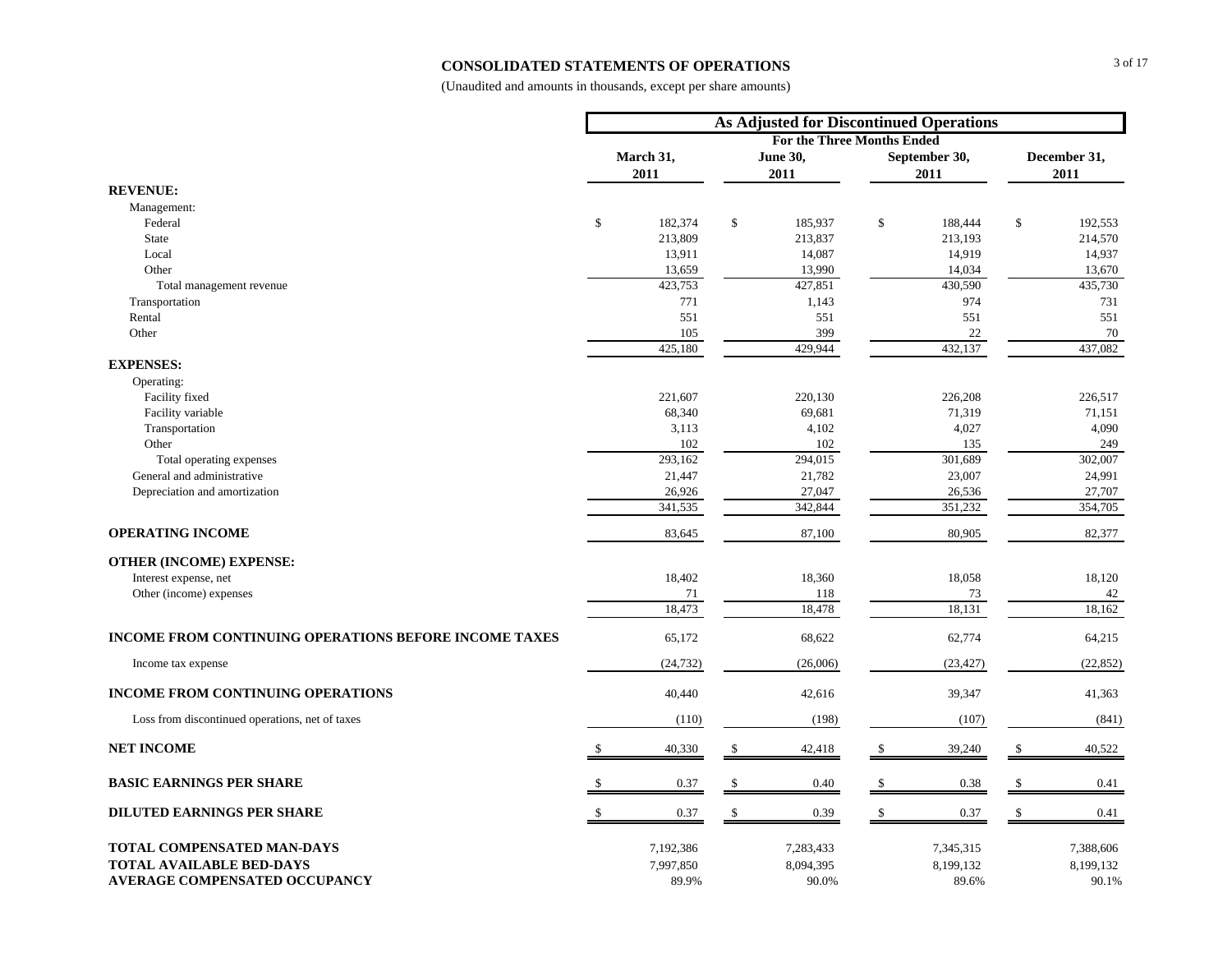#### **RECONCILIATION OF BASIC TO DILUTED EARNINGS PER SHARE**

|                                                         | For the Three Months Ended March 31,<br>2012 | <b>For the Twelve</b><br><b>Months Ended</b><br>December 31,<br>2011 |                     |               |         |
|---------------------------------------------------------|----------------------------------------------|----------------------------------------------------------------------|---------------------|---------------|---------|
| Basic:                                                  |                                              |                                                                      |                     |               |         |
| Income from continuing operations                       | \$<br>32,042                                 | \$                                                                   | 40,440              | \$            | 163,766 |
| Loss from discontinued operations, net of taxes         | (362)                                        |                                                                      | (110)               |               | (1,256) |
| Net income                                              | \$<br>31,680                                 | $\mathsf{\$}$                                                        | 40,330              | $\mathcal{S}$ | 162,510 |
| Diluted:                                                |                                              |                                                                      |                     |               |         |
| Income from continuing operations                       | \$<br>32,042                                 | \$                                                                   | 40,440              | \$            | 163,766 |
| Loss from discontinued operations, net of taxes         | (362)                                        |                                                                      | (110)               |               | (1,256) |
| Diluted net income                                      | \$<br>31,680                                 | $\mathbb{S}$                                                         | $\overline{40,330}$ | $\mathbb{S}$  | 162,510 |
| Basic:                                                  |                                              |                                                                      |                     |               |         |
| Weighted average common shares outstanding              | 99,641                                       |                                                                      | 109,103             |               | 105,129 |
| Unvested restricted common stock                        | (349)                                        |                                                                      | (415)               |               | (393)   |
| Weighted average common shares outstanding-basic        | 99,292                                       |                                                                      | 108,688             |               | 104,736 |
| Diluted:                                                |                                              |                                                                      |                     |               |         |
| Weighted average common shares outstanding-basic        | 99,292                                       |                                                                      | 108,688             |               | 104,736 |
| Effect of dilutive securities:                          |                                              |                                                                      |                     |               |         |
| Stock options                                           | 631                                          |                                                                      | 693                 |               | 603     |
| Restricted stock-based compensation                     | 163                                          |                                                                      | 162                 |               | 196     |
| Weighted average shares and assumed conversions-diluted | 100,086                                      |                                                                      | 109,543             |               | 105,535 |
| Basic earnings per share:                               |                                              |                                                                      |                     |               |         |
| Income from continuing operations                       | \$<br>0.32                                   | \$                                                                   | 0.37                | \$            | 1.56    |
| Loss from discontinued operations, net of taxes         |                                              |                                                                      |                     |               | (0.01)  |
| Net income                                              | \$<br>0.32                                   | $\mathbb{S}$                                                         | 0.37                | S.            | 1.55    |
| Diluted earnings per share:                             |                                              |                                                                      |                     |               |         |
| Income from continuing operations                       | \$<br>0.32                                   | \$                                                                   | 0.37                | \$            | 1.55    |
| Loss from discontinued operations, net of taxes         |                                              |                                                                      |                     |               | (0.01)  |
| Net income                                              | \$<br>0.32                                   | \$                                                                   | 0.37                | \$            | 1.54    |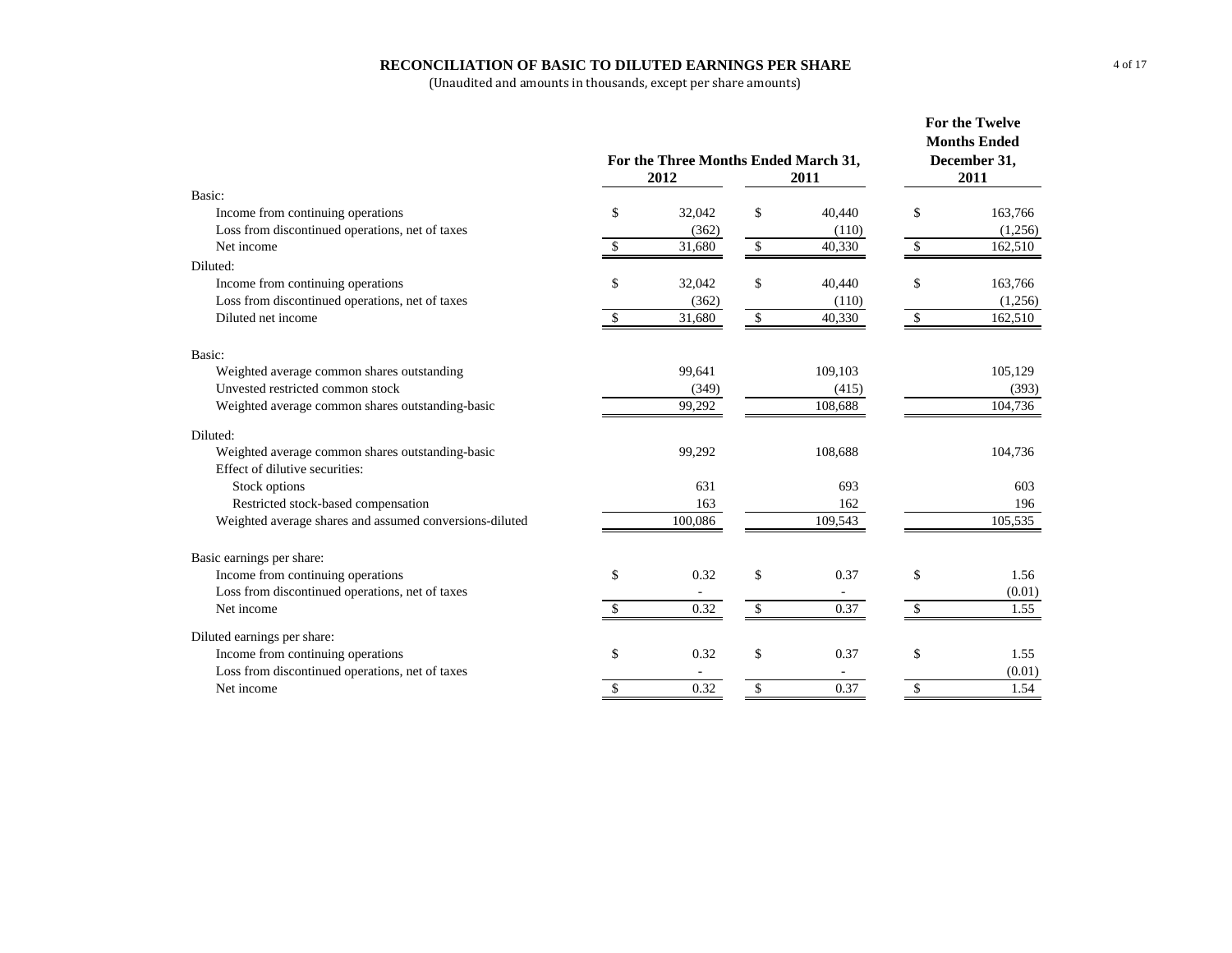#### **CALCULATION OF ADJUSTED DILUTED EARNINGS PER SHARE**

|                                                           | For the Three Months Ended March 31,<br>2012 | <b>For the Twelve Months</b><br><b>Ended December 31,</b><br>2011 |              |    |         |
|-----------------------------------------------------------|----------------------------------------------|-------------------------------------------------------------------|--------------|----|---------|
| Net Income                                                | \$                                           | 31,680                                                            | \$<br>40,330 | \$ | 162,510 |
| Special items:                                            |                                              |                                                                   |              |    |         |
| Expenses associated with debt refinancing transactions    |                                              | 1,541                                                             |              |    |         |
| Income tax benefit for special items                      |                                              | (575)                                                             |              |    |         |
| Diluted adjusted net income                               |                                              | 32,646                                                            | 40,330       |    | 162,510 |
| Weighted average common shares outstanding - basic        |                                              | 99,292                                                            | 108,688      |    | 104,736 |
| Effect of dilutive securities:                            |                                              |                                                                   |              |    |         |
| Stock options                                             |                                              | 631                                                               | 693          |    | 603     |
| Restricted stock-based compensation                       |                                              | 163                                                               | 162          |    | 196     |
| Weighted average shares and assumed conversions - diluted |                                              | 100,086                                                           | 109,543      |    | 105,535 |
| <b>Adjusted Diluted Earnings Per Share</b>                |                                              | 0.33                                                              | 0.37         |    | 1.54    |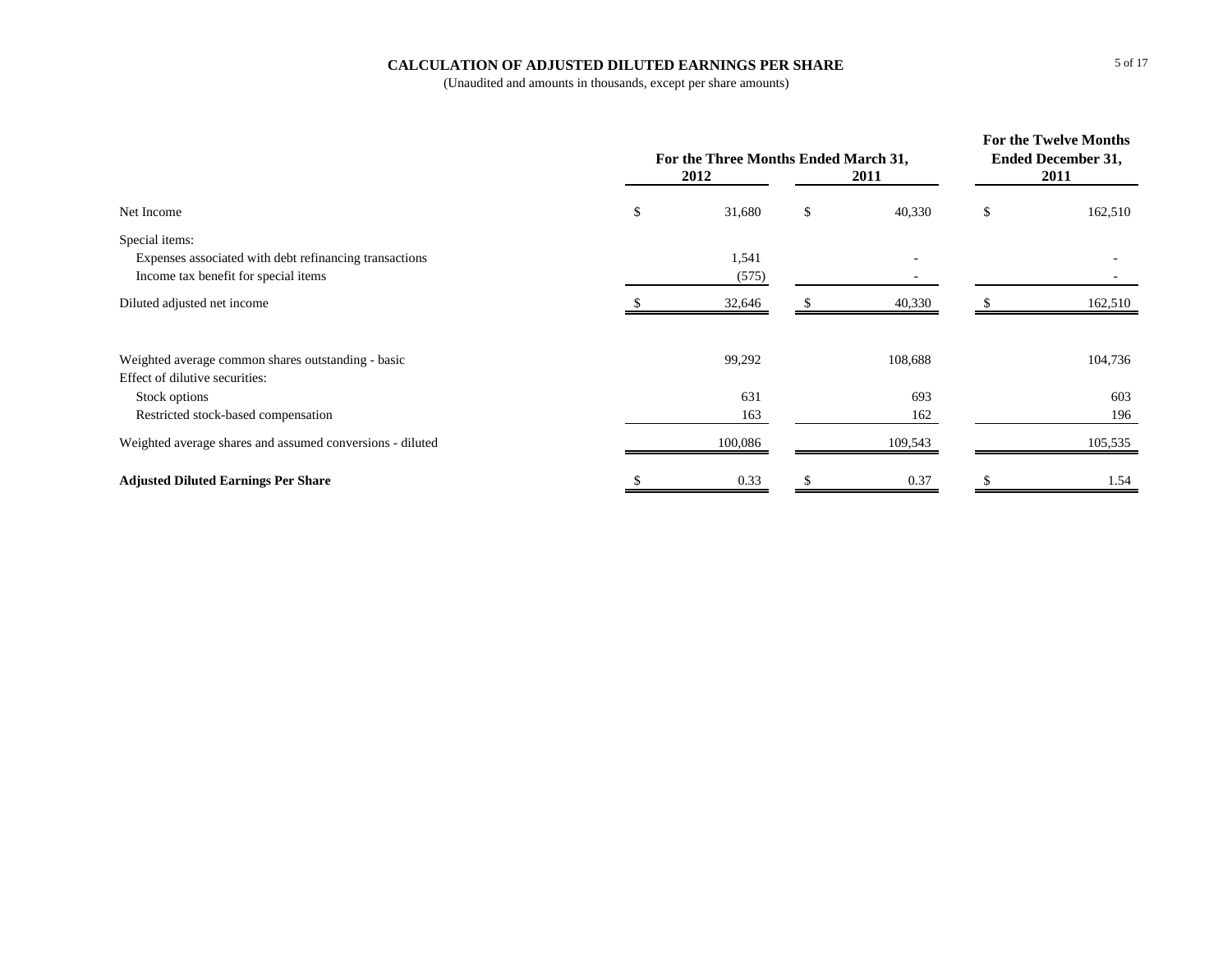#### **SELECTED FINANCIAL INFORMATION**

|                                                                                                                             | March 31, 2012     |                                      | December 31, 2011              |                                      | September 30, 2011              |                                      | June 30, 2011         |                                     | March 31, 2011           |                                     |
|-----------------------------------------------------------------------------------------------------------------------------|--------------------|--------------------------------------|--------------------------------|--------------------------------------|---------------------------------|--------------------------------------|-----------------------|-------------------------------------|--------------------------|-------------------------------------|
| <b>BALANCE SHEET:</b><br>Property and equipment<br>Accumulated depreciation and amortization<br>Property and equipment, net | \$<br>$\mathbb{S}$ | 3,528,285<br>(926, 982)<br>2,601,303 | $\mathbb{S}$<br>$\mathbb{S}$   | 3,511,302<br>(902, 384)<br>2,608,918 | \$<br>$\mathbb{S}$              | 3.409.916<br>(878, 163)<br>2,531,753 | \$<br>$\mathbb{S}$    | 3,383,302<br>(851,969)<br>2,531,333 | \$<br>$\mathbb{S}$       | 3.359.746<br>(824,907)<br>2,534,839 |
| Total assets                                                                                                                | \$                 | 2,971,126                            | \$                             | 3,019,631                            | \$                              | 2,932,553                            | \$                    | 2,936,348                           | \$                       | 2,932,029                           |
| Maintenance & technology capital expenditures for the quarter ended                                                         | \$                 | 12,800                               | $\mathbb{S}$                   | 19,463                               | \$                              | 14,264                               | \$                    | 9,355                               | \$                       | 4,830                               |
| Total debt                                                                                                                  | \$                 | 1,180,386                            | \$                             | 1,245,014                            | \$                              | 1,209,652                            | \$                    | 1,104,294                           | \$                       | 1,112,744                           |
| Equity book value                                                                                                           | $\mathbb{S}$       | 1,443,571                            | \$                             | 1,408,022                            | \$                              | 1,366,873                            | \$                    | 1,489,819                           | \$                       | 1,469,289                           |
| <b>LIQUIDITY:</b>                                                                                                           |                    |                                      |                                |                                      |                                 |                                      |                       |                                     |                          |                                     |
| Cash and cash equivalents                                                                                                   | \$                 | 31,354                               | $\mathbb{S}$                   | 55,832                               | \$                              | 47,958                               | \$                    | 54.623                              | $\mathbb{S}$             | 37,792                              |
| Availability under revolving credit facility                                                                                | \$                 | 221,724                              | \$                             | 156,724                              | \$                              | 190,299                              | \$                    | 295,299                             | \$                       | 286,501                             |
| <b>CAPITALIZATION:</b><br>Common shares outstanding                                                                         |                    | 99,944                               |                                | 99,528                               |                                 | 99,608                               |                       | 107,169                             |                          | 108,094<br>24.40                    |
| Common share price at end of period<br>Market value of common equity at end of period                                       | \$<br>$\sqrt{3}$   | 27.31<br>2,729,471                   | $\mathcal{S}$<br>$\mathcal{S}$ | 20.37<br>2,027,385                   | $\mathbb{S}$<br>$\overline{\$}$ | 22.69<br>2,260,106                   | \$<br>$\overline{\$}$ | 21.65<br>2,320,209                  | \$<br>$\sqrt{2}$         | 2,637,494                           |
|                                                                                                                             |                    |                                      |                                |                                      |                                 |                                      |                       |                                     |                          |                                     |
| Total equity market capitalization                                                                                          | $\mathbb{S}$       | 2,729,471                            | $\mathbb{S}$                   | 2,027,385                            | $\mathbb{S}$                    | 2,260,106                            | $\mathbb{S}$          | 2,320,209                           | $\mathbb{S}$             | 2,637,494                           |
| Total market capitalization (market value of equity plus debt)                                                              |                    | 3,909,857                            | \$                             | 3,272,399                            | \$                              | 3,469,758                            | $\mathbb{S}$          | 3,424,503                           | \$                       | 3,750,238                           |
| <b>EBITDA</b>                                                                                                               | $\mathbb{S}$       | 96,378                               | \$                             | 110,042                              | \$                              | 107,368                              | \$                    | 114,029                             | $\mathbb S$              | 110,500                             |
| <b>ADJUSTED EBITDA</b>                                                                                                      | \$                 | 97,919                               | \$                             | 110,042                              | \$                              | 107,368                              | \$                    | 114,029                             | \$                       | 110,500                             |
| <b>FUNDS FROM OPERATIONS</b>                                                                                                | $\mathbb{S}$       | 82,243                               | $\mathcal{S}$                  | 82,138                               | $\mathbb S$                     | 75,997                               | \$                    | 57,355                              | $\mathbb{S}$             | 95,496                              |
| <b>FUNDS FROM OPERATIONS PER SHARE:</b><br>Basic funds from operations per share                                            |                    | 0.83                                 | <sup>\$</sup>                  | 0.83                                 |                                 | 0.73                                 | <sup>\$</sup>         | 0.54                                | -S                       | 0.88                                |
| Diluted funds from operations per share                                                                                     |                    | 0.82                                 | $\overline{\mathcal{S}}$       | 0.82                                 | $\overline{\mathcal{S}}$        | 0.72                                 | -S                    | 0.53                                | $\overline{\mathcal{S}}$ | 0.87                                |
| <b>ADJUSTED FUNDS FROM OPERATIONS</b>                                                                                       | \$                 | 69,443                               | \$                             | 62,675                               | \$                              | 61,733                               | $\mathbb S$           | 48,000                              | $\mathbb S$              | 90,666                              |
| <b>ADJUSTED FUNDS FROM OPERATIONS PER SHARE:</b><br>Basic adjusted funds from operations per share                          |                    | 0.70                                 | <sup>\$</sup>                  | 0.63                                 | -S                              | 0.59                                 | <sup>\$</sup>         | 0.45                                | -S                       | 0.83                                |
| Diluted adjusted funds from operations per share                                                                            | \$                 | 0.69                                 | $\mathcal{S}$                  | 0.63                                 | S                               | 0.59                                 | $\mathcal{S}$         | 0.45                                | \$                       | 0.83                                |
|                                                                                                                             |                    |                                      |                                |                                      |                                 |                                      |                       |                                     |                          |                                     |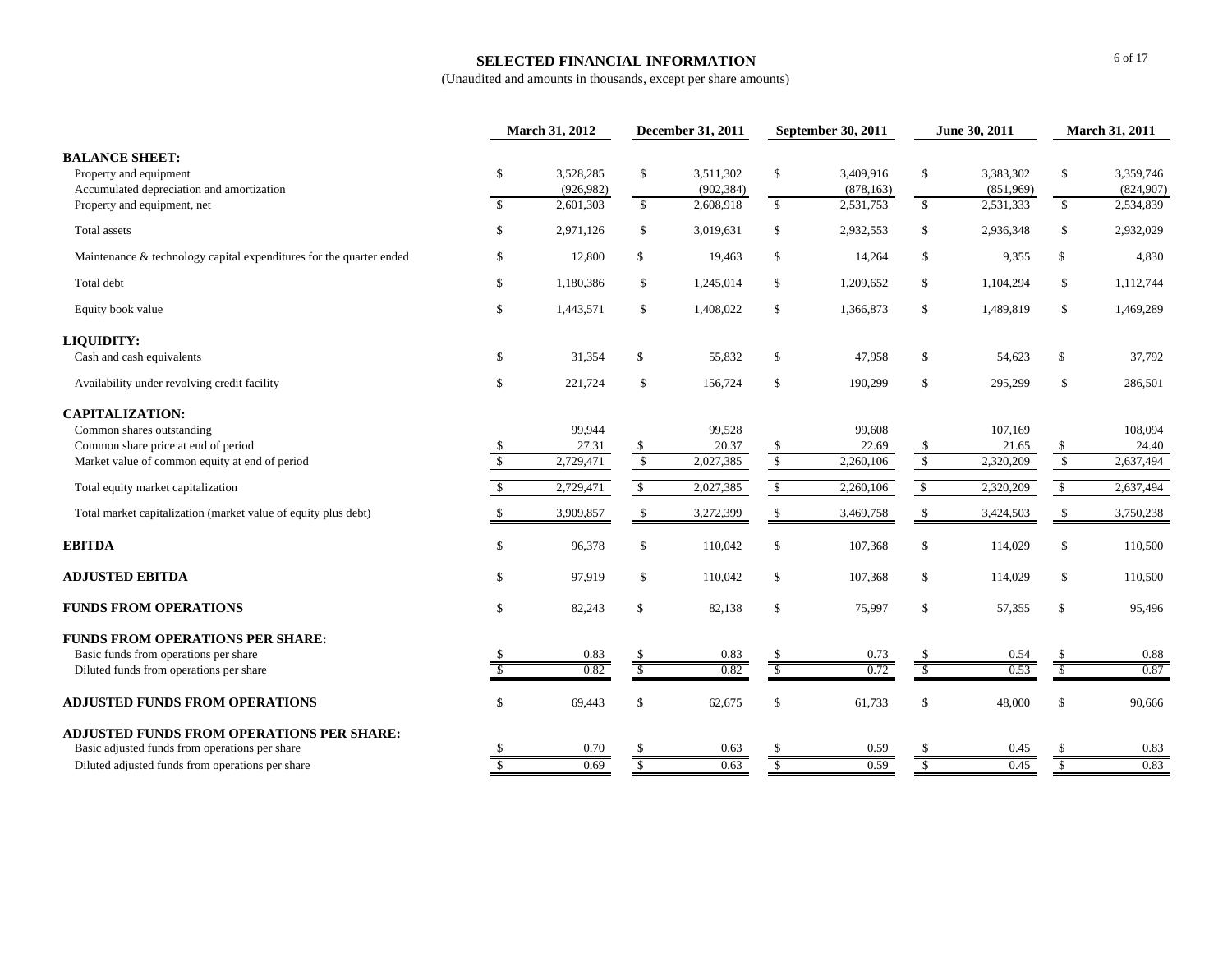#### **SELECTED FINANCIAL INFORMATION**

|                                                           | For the Three Months Ended March 31,<br>2012 | For the Twelve<br><b>Months Ended</b><br>December 31,<br>2011 |              |                |             |            |
|-----------------------------------------------------------|----------------------------------------------|---------------------------------------------------------------|--------------|----------------|-------------|------------|
| Number of days per period                                 |                                              | 91                                                            |              | 90             |             | 365        |
| <b>ALL FACILITIES:</b>                                    |                                              |                                                               |              |                |             |            |
| Average available beds                                    |                                              | 91,104                                                        |              | 88,865         |             | 89,015     |
| Average compensated occupancy                             |                                              | 88.7%                                                         |              | 89.9%          |             | 89.9%      |
| Total compensated man-days                                |                                              | 7,351,044                                                     |              | 7,192,386      |             | 29,209,740 |
| Revenue per compensated man-day                           | \$                                           | 59.06                                                         | \$           | 58.92          | \$          | 58.81      |
| Operating expenses per compensated man-day:               |                                              |                                                               |              |                |             |            |
| Fixed expense                                             |                                              | 32.20                                                         |              | 30.81          |             | 30.62      |
| Variable expense                                          |                                              | 10.06                                                         |              | 9.50           |             | 9.60       |
| Total                                                     |                                              | 42.26                                                         |              | 40.31          |             | 40.22      |
| Operating margin per compensated man-day                  |                                              | 16.80                                                         | \$           | 18.61          | \$          | 18.59      |
| Operating margin rate                                     |                                              | 28.4%                                                         |              | 31.6%          |             | 31.6%      |
| DEPRECIATION AND AMORTIZATION:                            |                                              |                                                               |              |                |             |            |
| Depreciation expense on real estate                       |                                              | 19,343                                                        |              | 18,141         |             | 73,705     |
| Other depreciation expense                                |                                              | 9,078                                                         |              | 8,819          |             | 34,647     |
| Amortization of negative contract values                  |                                              | (34)                                                          |              | (34)           |             | (136)      |
| Depreciation and amortization                             |                                              | 28,387                                                        | \$           | 26,926         | \$          | 108,216    |
| <b>FUNDS FROM OPERATIONS:</b>                             |                                              |                                                               |              |                |             |            |
| Net income                                                | \$                                           | 31,680                                                        | \$           | 40,330         | \$          | 162,510    |
| Income tax expense                                        |                                              | 19,059                                                        |              | 24,732         |             | 97,017     |
| Expenses associated with debt refinancing transactions    |                                              | 1,541                                                         |              |                |             |            |
| Income tax benefit for debt refinancing transactions      |                                              | (575)                                                         |              |                |             |            |
| Income taxes (paid) refund                                |                                              | (1,198)                                                       |              | $\overline{4}$ |             | (70, 341)  |
| Depreciation and amortization                             |                                              | 28,387                                                        |              | 26,926         |             | 108,216    |
| Depreciation and amortization for discontinued operations |                                              | $\overline{a}$                                                |              | 129            |             | 715        |
| Income tax expense (benefit) for discontinued operations  |                                              | (215)                                                         |              | (68)           |             | (716)      |
| Stock-based compensation reflected in G&A expenses        |                                              | 2,411                                                         |              | 2,377          |             | 9,254      |
| Amortization of debt costs and other non-cash interest    |                                              | 1,153                                                         |              | 1,066          |             | 4,331      |
| Funds from operations                                     | $\mathcal{S}$                                | 82,243                                                        | $\mathbb{S}$ | 95,496         | $\mathbf S$ | 310,986    |
| Maintenance and technology capital expenditures           |                                              | (12,800)                                                      |              | (4,830)        |             | (47, 912)  |
| Adjusted funds from operations                            |                                              | 69,443                                                        | \$           | 90,666         | \$          | 263,074    |
| <b>FUNDS FROM OPERATIONS PER SHARE:</b>                   |                                              |                                                               |              |                |             |            |
| <b>Basic</b>                                              |                                              | 0.83                                                          | \$           | 0.88           | \$          | 2.97       |
| Diluted                                                   |                                              | 0.82                                                          | \$           | 0.87           | S           | 2.95       |
| <b>ADJUSTED FUNDS FROM OPERATIONS PER SHARE:</b>          |                                              |                                                               |              |                |             |            |
| <b>Basic</b>                                              |                                              | 0.70                                                          | \$           | 0.83           | \$          | 2.51       |
| Diluted                                                   |                                              | 0.69                                                          | $\mathbf S$  | 0.83           | \$          | 2.49       |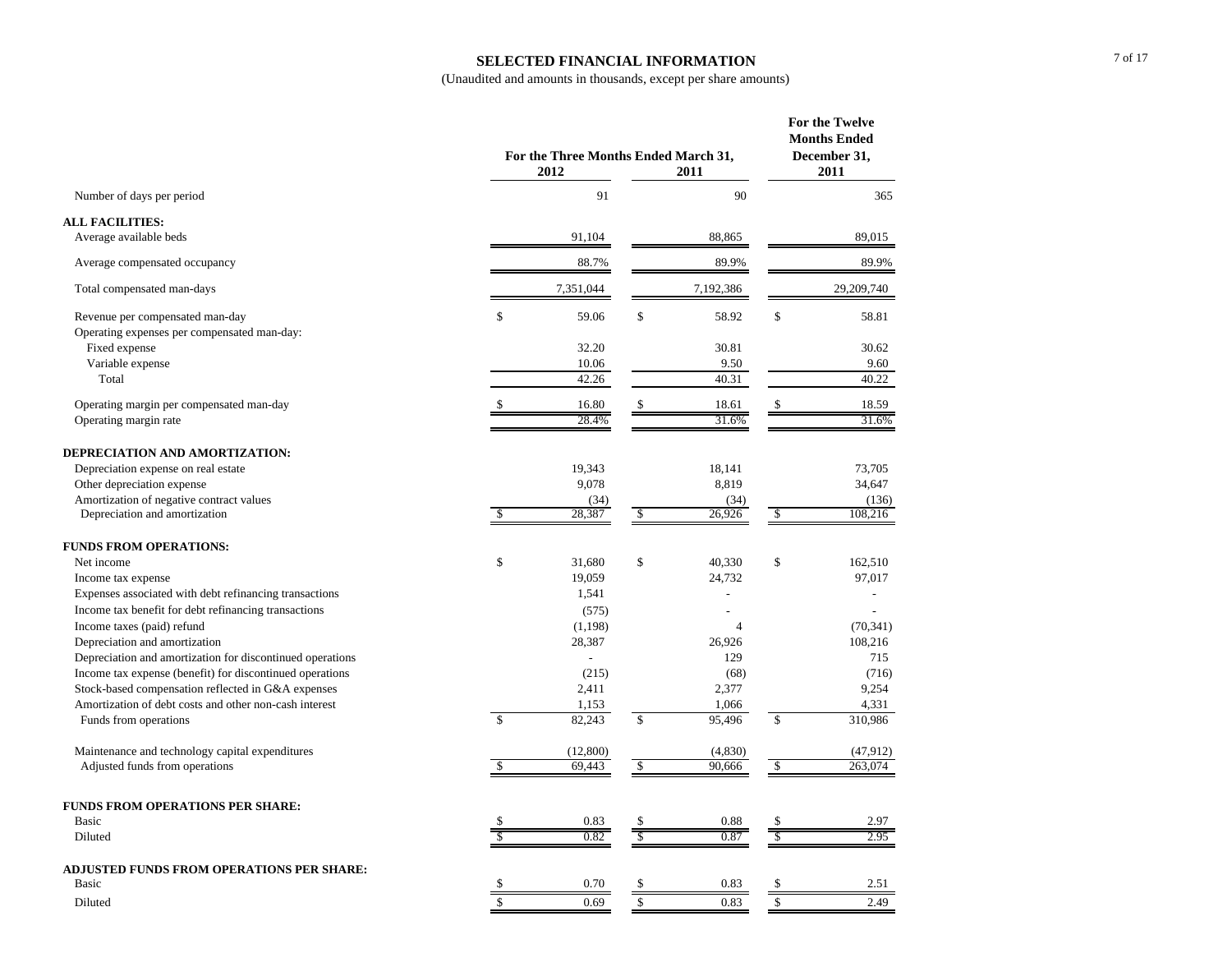#### **SELECTED FINANCIAL INFORMATION**

|                                             |               | For the Three Months Ended March 31,<br>2012 |                      |           | For the Twelve<br><b>Months Ended</b><br>December 31,<br>2011 |            |
|---------------------------------------------|---------------|----------------------------------------------|----------------------|-----------|---------------------------------------------------------------|------------|
|                                             |               |                                              |                      | 2011      |                                                               |            |
| <b>MANAGED ONLY FACILITIES:</b>             |               |                                              |                      |           |                                                               |            |
| Management revenue                          | \$            | 88,470                                       | \$                   | 88,122    | \$                                                            | 361,246    |
| Operating expenses:                         |               |                                              |                      |           |                                                               |            |
| Fixed expense                               |               | 60,369                                       |                      | 58,589    |                                                               | 235,176    |
| Variable expense                            |               | 19,846                                       |                      | 18,167    |                                                               | 75,525     |
| Total                                       |               | 80,215                                       |                      | 76,756    |                                                               | 310.701    |
| Contribution                                | $\sqrt{3}$    | 8,255                                        | $\sqrt{\frac{2}{5}}$ | 11,366    | $\mathcal{S}$                                                 | 50,545     |
| Average available beds                      |               | 25,324                                       |                      | 25,068    |                                                               | 25,218     |
| Average compensated occupancy               |               | 95.8%                                        |                      | 96.4%     |                                                               | 96.3%      |
| Total compensated man-days                  |               | 2,208,313                                    |                      | 2,175,642 |                                                               | 8,862,337  |
| Revenue per compensated man-day             | \$            | 40.06                                        | \$                   | 40.50     | \$                                                            | 40.76      |
| Operating expenses per compensated man-day: |               |                                              |                      |           |                                                               |            |
| Fixed expense                               |               | 27.34                                        |                      | 26.93     |                                                               | 26.54      |
| Variable expense                            |               | 8.99                                         |                      | 8.35      |                                                               | 8.52       |
| Total                                       |               | 36.33                                        |                      | 35.28     |                                                               | 35.06      |
| Operating margin per compensated man-day    | \$            | 3.73                                         | \$                   | 5.22      | \$                                                            | 5.70       |
| Operating margin rate                       |               | 9.3%                                         |                      | 12.9%     |                                                               | 14.0%      |
| <b>OWNED AND MANAGED FACILITIES:</b>        |               |                                              |                      |           |                                                               |            |
| Management revenue                          | \$            | 345,701                                      | \$                   | 335,631   | \$                                                            | 1,356,678  |
| Operating expenses:                         |               |                                              |                      |           |                                                               |            |
| Fixed expense                               |               | 176,360                                      |                      | 163,018   |                                                               | 659,286    |
| Variable expense                            |               | 54,120                                       |                      | 50,173    |                                                               | 204,966    |
| Total                                       |               | 230,480                                      |                      | 213,191   |                                                               | 864,252    |
| Contribution                                | <sup>\$</sup> | 115,221                                      | $\mathbb{S}$         | 122,440   | $\mathbb{S}$                                                  | 492,426    |
| Average available beds                      |               | 65,780                                       |                      | 63,797    |                                                               | 63,797     |
| Average compensated occupancy               |               | 85.9%                                        |                      | 87.4%     |                                                               | 87.4%      |
| Total compensated man-days                  |               | 5,142,731                                    |                      | 5,016,744 |                                                               | 20,347,403 |
| Revenue per compensated man-day             | \$            | 67.22                                        | \$                   | 66.90     | \$                                                            | 66.68      |
| Operating expenses per compensated man-day: |               |                                              |                      |           |                                                               |            |
| Fixed                                       |               | 34.29                                        |                      | 32.49     |                                                               | 32.40      |
| Variable                                    |               | 10.52                                        |                      | 10.00     |                                                               | 10.07      |
| Total                                       |               | 44.81                                        |                      | 42.49     |                                                               | 42.47      |
| Operating margin per compensated man-day    | \$            | 22.41                                        | \$                   | 24.41     | \$                                                            | 24.21      |
| Operating margin rate                       |               | 33.3%                                        |                      | 36.5%     |                                                               | 36.3%      |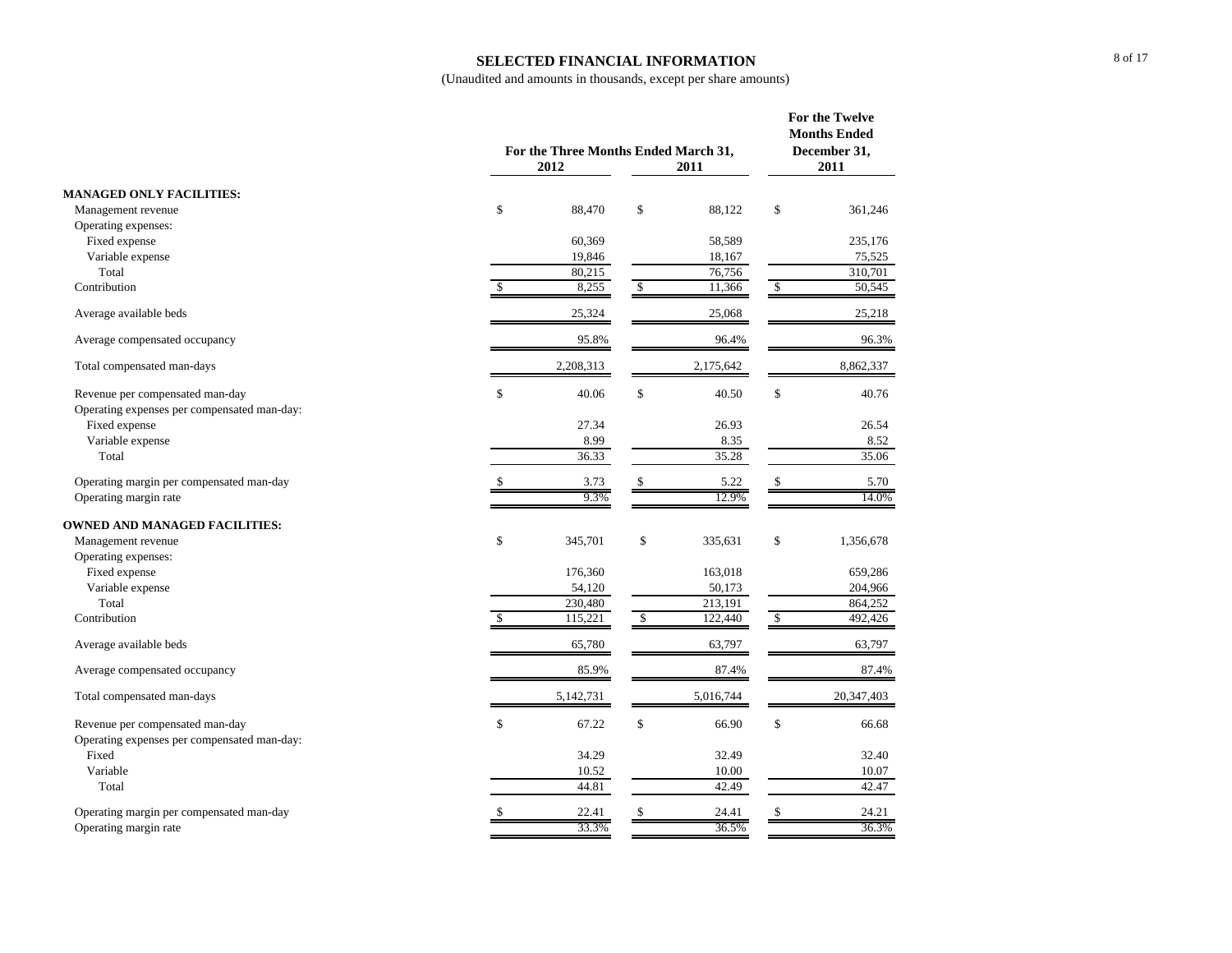#### **ANALYSIS OF OUTSTANDING DEBT**

(Unaudited and amounts in thousands)

|                                  | Outstanding<br><b>Balance</b><br>12/31/2011 | Outstanding<br><b>Balance</b><br>3/31/2012 | <b>Stated</b><br><b>Interest</b><br>Rate | <b>Effective</b><br><b>Interest</b><br>$_{1}$<br>Rate | <b>Maturity</b><br>Date | Callable/<br>Redeemable                                                                                                                                                                                        |
|----------------------------------|---------------------------------------------|--------------------------------------------|------------------------------------------|-------------------------------------------------------|-------------------------|----------------------------------------------------------------------------------------------------------------------------------------------------------------------------------------------------------------|
| <b>Fixed Rate:</b>               |                                             |                                            |                                          |                                                       |                         |                                                                                                                                                                                                                |
| \$375.0 Million Senior Notes     | 375,000<br>\$                               | -S<br>40,000                               | 6.25%                                    | 6.50%                                                 | March 2013              | The outstanding balance at March 31, 2012 was redeemed in<br>April 2012.                                                                                                                                       |
| \$150.0 Million Senior Notes     | 150,000                                     | 150,000                                    | 6.75%                                    | 6.99%                                                 | January 2014            | On or prior to January 31, 2009, 35% redeemable at 106.75%<br>with proceeds from equity offerings; on or after January 31,<br>2010, 100% redeemable at various premium prices until<br>January 31, 2012 at par |
| \$465.0 Million Senior Notes     | 455,014                                     | 455,386                                    | 7.75%                                    | 8.65%                                                 | June 2017               | On or prior to June 1, 2012, 35% redeemable at 107.75% with<br>proceeds from equity offerings; on or after June 1, 2013,<br>100% redeemable at various premium prices until June 1,<br>$2015$ at par           |
| <b>Total Fixed Rate Debt</b>     | 980,014                                     | 645,386                                    |                                          |                                                       |                         |                                                                                                                                                                                                                |
| <b>Floating Rate:</b>            |                                             |                                            |                                          |                                                       |                         |                                                                                                                                                                                                                |
| <b>Revolving Credit Facility</b> | 265,000                                     | 535,000                                    | 1.98%                                    | 2)<br>2.23%                                           | December 2016           |                                                                                                                                                                                                                |
| <b>Grand Total Debt</b>          | 1,245,014                                   | 1,180,386                                  | 4.97%                                    | 5.33%                                                 | 4.4                     | 3)                                                                                                                                                                                                             |

<sup>1)</sup> Includes amortization of debt issuance costs, net of debt discounts and premiums.

<sup>2)</sup> The Company also has \$28.3 million of letters of credit outstanding under a sub-facility reducing the available capacity under the revolving credit facility to \$221.7 million as of March 31, 2012. The Revolving Credit LIBOR plus a margin of 1.50%.

<sup>3)</sup> Represents the weighted average debt maturity in years.

### *Debt Maturity Schedule at March 31, 2012:*

| <b>Year</b>                                  | <b>Total Debt</b><br><b>Maturing</b> | % of Debt<br><b>Maturing</b> | % of Debt<br><b>Maturing</b> |
|----------------------------------------------|--------------------------------------|------------------------------|------------------------------|
| 2012                                         |                                      | 0.00%                        | $0.00\%$                     |
| 2013                                         | 40,000                               | 3.36%                        | 3.36%                        |
| 2014                                         | 150,000                              | 12.61%                       | 15.97%                       |
| 2015                                         |                                      | 0.00%                        | 15.97%                       |
| 2016                                         | 535,000                              | 44.96%                       | 60.92%                       |
| <b>Thereafter</b>                            | 465,000                              | 39.08%                       | 100.00%                      |
|                                              | S<br>1,190,000                       | 100.00%                      |                              |
| Debt Discount - \$465.0 Million Senior Notes | (9,614)                              |                              |                              |
|                                              | 1.180.386<br>\$                      |                              |                              |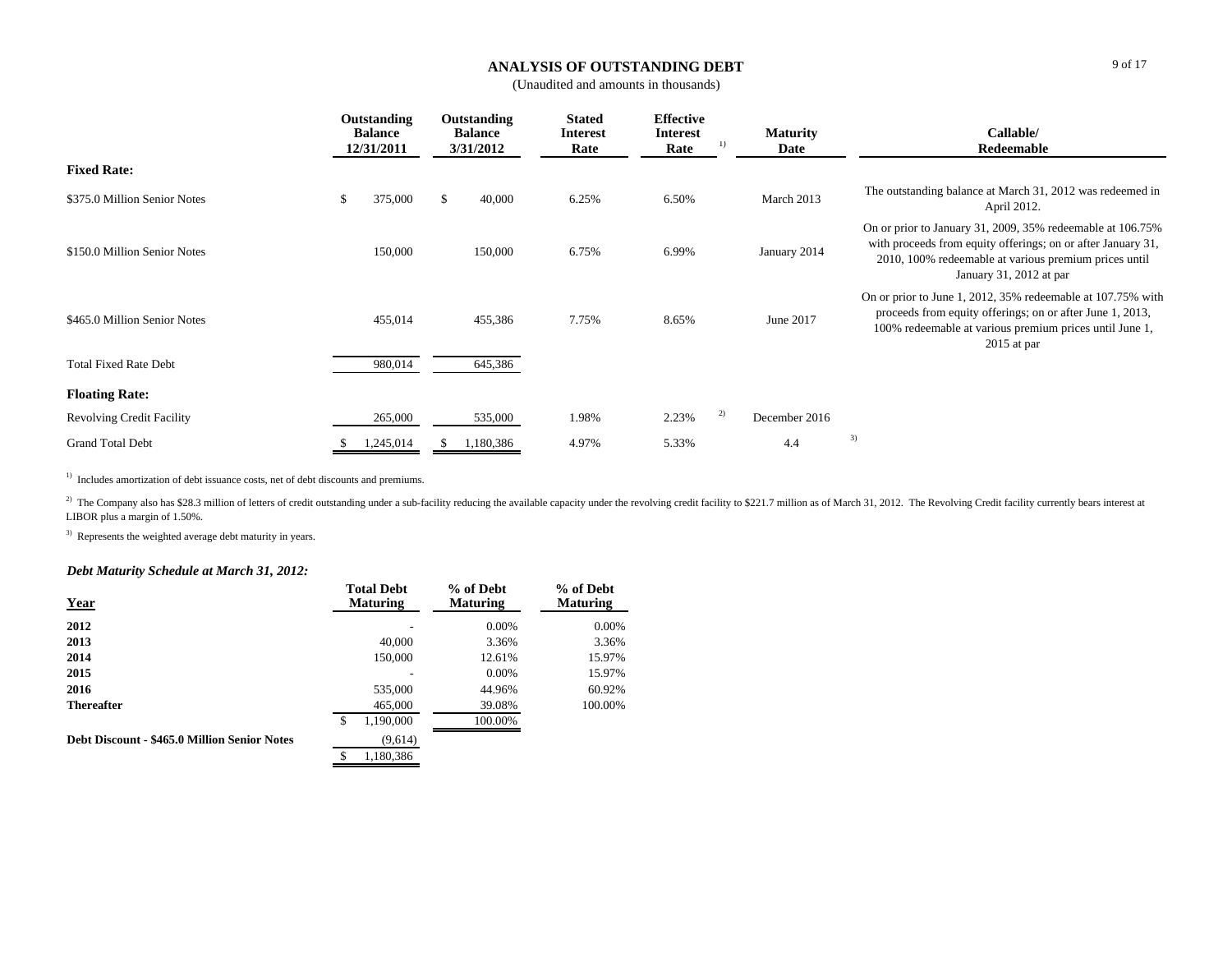#### **SELECTED OPERATING RATIOS**

(Unaudited and amounts in thousands, except per share amounts)

|                                                                                                    |              |        | <b>For the Three Months Ended</b><br>March 31, |         |               | <b>For the Twelve</b><br><b>Months Ended</b><br>December 31, |
|----------------------------------------------------------------------------------------------------|--------------|--------|------------------------------------------------|---------|---------------|--------------------------------------------------------------|
|                                                                                                    |              | 2012   |                                                | 2011    |               | 2011                                                         |
| <b>COVERAGE RATIOS:</b>                                                                            |              |        |                                                |         |               |                                                              |
| Interest coverage ratio (Adjusted EBITDA/Interest incurred) (x)                                    |              | 5.9    |                                                | 6.1     |               | 6.1                                                          |
| Fixed charge coverage ratio (Adjusted EBITDA/(Interest incurred $+$ Scheduled prin pmts)) (x)      |              | 5.9    |                                                | 6.1     |               | 6.1                                                          |
| Senior debt coverage ratio (Senior debt/Annualized Adjusted EBITDA) (x)                            |              | 3.0    |                                                | 2.5     |               | 2.8                                                          |
| Total debt coverage ratio (Total debt/Annualized Adjusted EBITDA) (x)                              |              | 3.0    |                                                | 2.5     |               | 2.8                                                          |
| Accounts receivable turnover (Annualized revenues/Accounts receivable) (x)                         |              | 6.7    |                                                | 6.1     |               | 6.3                                                          |
| <b>DEBT/EQUITY RATIOS:</b>                                                                         |              |        |                                                |         |               |                                                              |
| Total debt/Total market capitalization                                                             |              | 30.2%  |                                                | 29.7%   |               | 38.0%                                                        |
| Total debt/Equity market capitalization                                                            |              | 43.2%  |                                                | 42.2%   |               | 61.4%                                                        |
| Total debt/Book equity capitalization                                                              |              | 81.8%  |                                                | 75.7%   |               | 88.4%                                                        |
| Total debt/Gross book value of real estate assets                                                  |              | 33.4%  |                                                | 33.0%   |               | 35.4%                                                        |
| <b>RETURN ON INVESTMENT RATIOS:</b>                                                                |              |        |                                                |         |               |                                                              |
| Annualized return on operating real estate investments                                             |              |        |                                                |         |               |                                                              |
| (Annualized Adjusted EBITDA/Average operating real estate investments (undepreciated book value)*) |              | 11.1%  |                                                | 13.1%   |               | 12.8%                                                        |
| Annualized return on total assets                                                                  |              |        |                                                |         |               |                                                              |
| (Annualized Adjusted EBITDA/Average total assets (undepreciated book value)*)                      |              | 10.0%  |                                                | 11.7%   |               | 11.5%                                                        |
| <b>OVERHEAD RATIOS:</b>                                                                            |              |        |                                                |         |               |                                                              |
| Annualized general & administrative expenses/Average total assets (undepreciated book value)*      |              | 2.2%   |                                                | 2.3%    |               | 2.4%                                                         |
| General & administrative expenses/Total revenues                                                   |              | 5.0%   |                                                | 5.0%    |               | 5.3%                                                         |
| <b>INTEREST EXPENSE, NET:</b>                                                                      |              |        |                                                |         |               |                                                              |
| Interest income from continuing operations                                                         | \$           | (460)  | \$                                             | (726)   | \$            | (2, 437)                                                     |
| Interest incurred                                                                                  |              | 16,694 |                                                | 18,168  |               | 72,630                                                       |
| Amortization of debt costs and other non-cash interest                                             |              | 1,153  |                                                | 1,066   |               | 4,331                                                        |
| Capitalized interest                                                                               |              | (497)  |                                                | (106)   |               | (1, 584)                                                     |
| Interest expense, net                                                                              | $\mathbb{S}$ | 16,890 | \$                                             | 18,402  | $\mathbb{S}$  | 72,940                                                       |
| <b>EBITDA CALCULATION:</b>                                                                         |              |        |                                                |         |               |                                                              |
| Net income                                                                                         | \$           | 31,680 | \$                                             | 40,330  | <sup>\$</sup> | 162,510                                                      |
| Interest expense, net                                                                              |              | 16,890 |                                                | 18,402  |               | 72,940                                                       |
| Depreciation and amortization                                                                      |              | 28,387 |                                                | 26,926  |               | 108,216                                                      |
| Income tax expense                                                                                 |              | 19,059 |                                                | 24,732  |               | 97,017                                                       |
| (Income) loss from discontinued operations, net of taxes                                           |              | 362    |                                                | 110     |               | 1,256                                                        |
| <b>EBITDA</b>                                                                                      |              | 96,378 |                                                | 110,500 |               | 441,939                                                      |
| Expenses associated with debt refinancing transactions                                             |              | 1,541  |                                                |         |               |                                                              |
| <b>ADJUSTED EBITDA</b>                                                                             | -S           | 97,919 | -S                                             | 110,500 | -S            | 441,939                                                      |

*\*Calculated as a simple average (beginning of period plus end of period divided by 2)*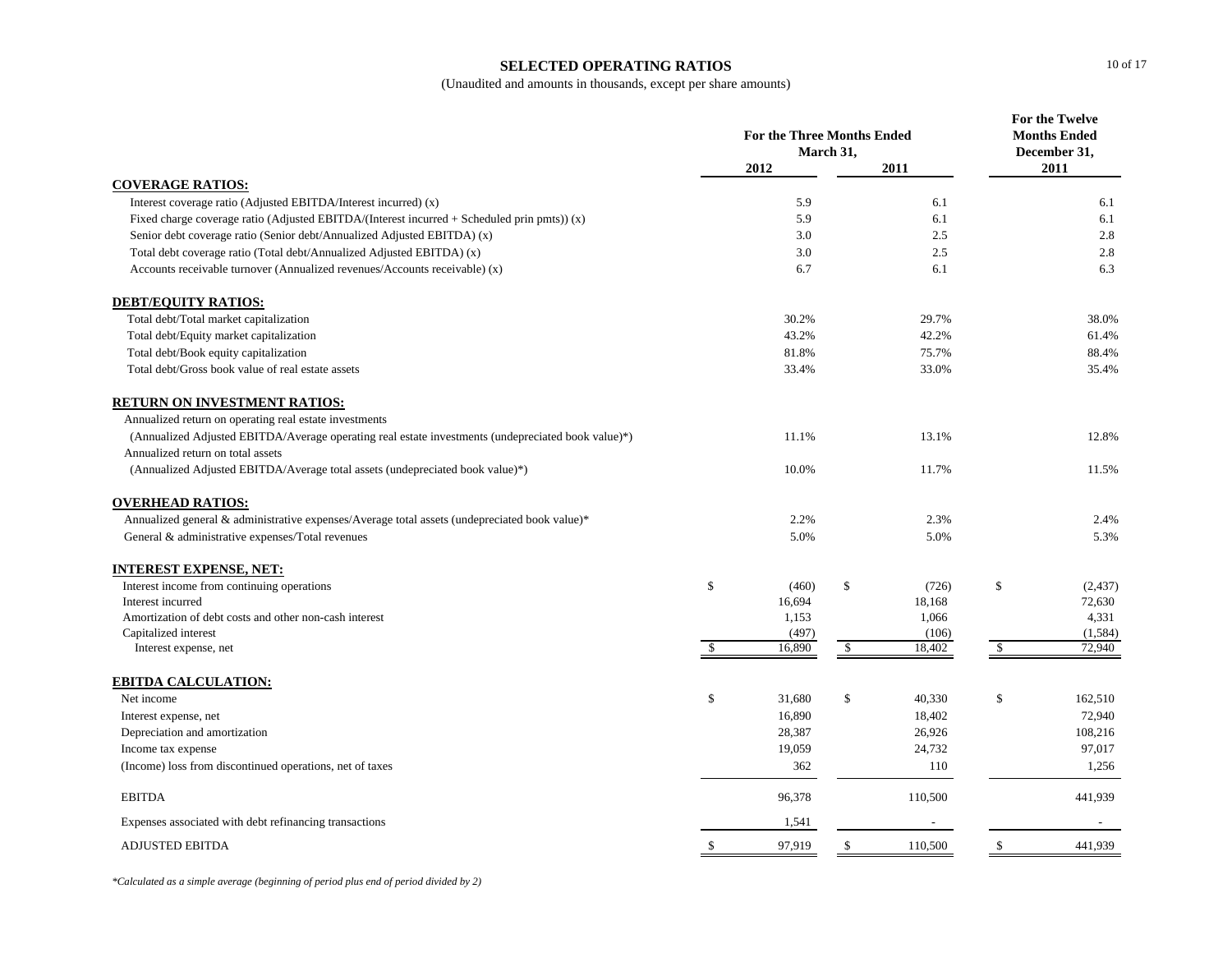| <b>Facility Name</b>                                               | <b>Year Constructed</b><br>(A) | <b>Primary Customer</b>                 | Design<br>Capacity (B) | <b>Security</b><br>Level | <b>Facility Type</b><br>(C) | Term       | Remaining<br><b>Renewal Options</b><br>(D) | Compensated<br>Occupancy % for<br>the Quarter ended<br>3/31/12 |
|--------------------------------------------------------------------|--------------------------------|-----------------------------------------|------------------------|--------------------------|-----------------------------|------------|--------------------------------------------|----------------------------------------------------------------|
| <b>Owned and Managed Facilities:</b>                               |                                |                                         |                        |                          |                             |            |                                            |                                                                |
| Central Arizona Detention Center<br>Florence, Arizona              | 1994, 1998                     | <b>USMS</b>                             | 2,304                  | Multi                    | Detention                   | $Sep-13$   | $(3)$ 5 year                               | 152.53%                                                        |
| <b>Eloy Detention Center</b><br>Eloy, Arizona                      | 1995, 1996                     | ICE                                     | 1,500                  | Medium                   | Detention                   | Indefinite |                                            | 99.85%                                                         |
| Florence Correctional Center<br>Florence, Arizona                  | 1999, 2004                     | <b>USMS</b>                             | 1,824                  | Multi                    | Detention                   | $Sep-13$   | $(3)$ 5 year                               | 121.87%                                                        |
| La Palma Correctional Center<br>Eloy, Arizona                      | 2008                           | State of California                     | 3,060                  | Medium                   | Correctional                | $Jun-13$   | Indefinite                                 | 98.66%                                                         |
| Red Rock Correctional Center<br>Eloy, Arizona                      | 2006                           | State of California                     | 1,596                  | Medium                   | Correctional                | $Jun-13$   | Indefinite                                 | 97.16%                                                         |
| Saguaro Correctional Facility<br>Eloy, Arizona                     | 2007                           | State of Hawaii                         | 1,896                  | Medium                   | Correctional                | $Jun-14$   | $(2)$ 1 year                               | 88.31%                                                         |
| California City Correctional Center<br>California City, California | 1999                           | Office of the Federal Detention Trustee | 2,304                  | Medium                   | Detention                   | $Sep-25$   |                                            | 66.07%                                                         |
| San Diego Correctional Facility (E)<br>San Diego, California       | 1999, 2000                     | ICE                                     | 1,154                  | Minimum/<br>Medium       | Detention                   | $Jun-14$   | $(3)$ 3 year                               | 89.68%                                                         |
| <b>Bent County Correctional Facility</b><br>Las Animas, Colorado   | 1992, 1997, 2008               | State of Colorado                       | 1,420                  | Medium                   | Correctional                | $Jun-12$   | $(4)$ 1 year                               | 86.67%                                                         |
| Crowley County Correctional Facility<br>Olney Springs, Colorado    | 1998, 2004                     | State of Colorado                       | 1,794                  | Medium                   | Correctional                | $Jun-12$   | $(4)$ 1 year                               | 79.86%                                                         |
| Huerfano County Correctional Center (F)<br>Walsenburg, Colorado    | 1997                           |                                         | 752                    | Medium                   | Correctional                |            |                                            | 0.00%                                                          |
| Kit Carson Correctional Center<br>Burlington, Colorado             | 1998, 2008                     | State of Colorado                       | 1,488                  | Medium                   | Correctional                | $Jun-12$   | $(4)$ 1 year                               | 49.10%                                                         |
| Coffee Correctional Facility (G)<br>Nicholls, Georgia              | 1998, 1999, 2010               | State of Georgia                        | 2,312                  | Medium                   | Correctional                | $Jun-12$   | $(22)$ 1 year                              | 111.26%                                                        |
| Jenkins Correctional Center (G)<br>Millen, Georgia                 | 2012                           | State of Georgia                        | 1,124                  | Medium                   | Correctional                | $Jun-12$   | $(23)$ 1 year                              | 7.11%                                                          |
| McRae Correctional Facility<br>McRae, Georgia                      | 2000, 2002                     | <b>BOP</b>                              | 1,524                  | Medium                   | Correctional                | $Nov-16$   | $(3)$ 2 year                               | 114.22%                                                        |
| <b>Stewart Detention Center</b><br>Lumpkin, Georgia                | 2004                           | ICE                                     | 1,752                  | Medium                   | Detention                   | Indefinite |                                            | 88.72%                                                         |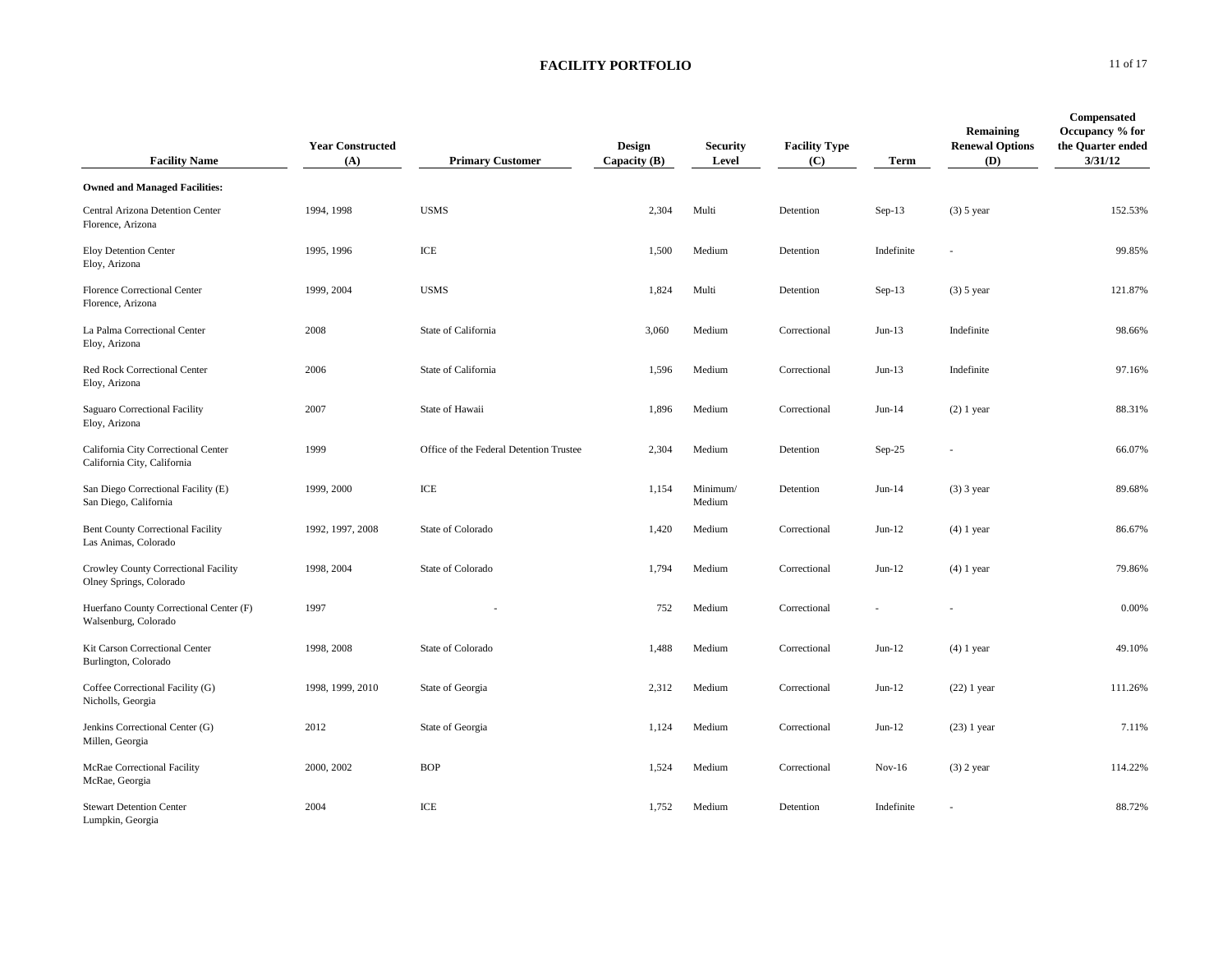| <b>Facility Name</b>                                                   | <b>Year Constructed</b><br>(A) | <b>Primary Customer</b>                 | Design<br>Capacity $(B)$ | <b>Security</b><br>Level | <b>Facility Type</b><br>(C) | Term       | Remaining<br><b>Renewal Options</b><br>(D) | Compensated<br>Occupancy % for<br>the Quarter ended<br>3/31/12 |
|------------------------------------------------------------------------|--------------------------------|-----------------------------------------|--------------------------|--------------------------|-----------------------------|------------|--------------------------------------------|----------------------------------------------------------------|
| Wheeler Correctional Facility (G)<br>Alamo, Georgia                    | 1998, 1999, 2010               | State of Georgia                        | 2,312                    | Medium                   | Correctional                | $Jun-12$   | $(22)$ 1 year                              | 118.25%                                                        |
| Leavenworth Detention Center<br>Leavenworth, Kansas                    | 1992, 2000, 2004,<br>2008      | <b>USMS</b>                             | 1,033                    | Maximum                  | Detention                   | $Dec-16$   | $(2)$ 5 year                               | 60.92%                                                         |
| Lee Adjustment Center<br>Beattyville, Kentucky                         | 1990                           | State of Vermont                        | 816                      | Minimum/<br>Medium       | Correctional                | $Jun-13$   | $(1)$ 2 year                               | 54.44%                                                         |
| Marion Adjustment Center<br>St. Mary, Kentucky                         | 1955, 1988                     | Commonwealth of Kentucky                | 826                      | Minimum/<br>Medium       | Correctional                | $Jun-12$   | $(1)$ 1 year                               | 99.44%                                                         |
| Otter Creek Correctional Center (H)<br>Wheelwright, Kentucky           | 1993                           | Commonwealth of Kentucky                | 656                      | Minimum/<br>Medium       | Correctional                | $Jun-12$   | $(1)$ 1 year<br>$(1)$ 2 year               | 96.83%                                                         |
| Prairie Correctional Facility (I)<br>Appleton, Minnesota               | 1991                           |                                         | 1,600                    | Medium                   | Correctional                |            |                                            | 0.00%                                                          |
| Adams County Correctional Center<br>Adams County, Mississippi          | 2008                           | <b>BOP</b>                              | 2,232                    | Medium                   | Correctional                | $Jul-13$   | $(3)$ 2 year                               | 114.08%                                                        |
| Tallahatchie County Correctional Facility (J)<br>Tutwiler, Mississippi | 2000, 2007, 2008               | State of California                     | 2,672                    | Medium                   | Correctional                | $Jun-13$   | Indefinite                                 | 97.65%                                                         |
| Crossroads Correctional Center (K)<br>Shelby, Montana                  | 1999                           | State of Montana                        | 664                      | Multi                    | Correctional                | Aug-11     | $(4)$ 2 year                               | 97.38%                                                         |
| Nevada Southern Detention Center<br>Pahrump, Nevada                    | 2010                           | Office of the Federal Detention Trustee | 1,072                    | Medium                   | Detention                   | $Sep-15$   | $(3)$ 5 year                               | 71.42%                                                         |
| Cibola County Corrections Center<br>Milan, New Mexico                  | 1994, 1999                     | <b>BOP</b>                              | 1,129                    | Medium                   | Correctional                | $Sep-14$   | $(3)$ 2 year                               | 104.59%                                                        |
| New Mexico Women's Correctional Facility<br>Grants, New Mexico         | 1989, 2000                     | <b>State of New Mexico</b>              | 596                      | Multi                    | Correctional                | $Jun-13$   |                                            | 99.02%                                                         |
| <b>Torrance County Detention Facility</b><br>Estancia, New Mexico      | 1990, 1997                     | <b>USMS</b>                             | 910                      | Multi                    | Detention                   | Indefinite |                                            | 93.69%                                                         |
| Lake Erie Correctional Institution (L)<br>Conneaut, Ohio               | 1999                           | State of Ohio                           | 1,798                    | Medium                   | Correctional                | $Jun-32$   | Indefinite                                 | 97.47%                                                         |
| Northeast Ohio Correctional Center<br>Youngstown, Ohio                 | 1997                           | <b>BOP</b>                              | 2,016                    | Medium                   | Correctional                | $May-13$   | $(1)$ 2 year                               | 104.61%                                                        |
| Queensgate Correctional Facility (M)<br>Cincinnati, Ohio               | 1906                           |                                         | 850                      | Medium                   |                             |            |                                            | 0.00%                                                          |
| Cimarron Correctional Facility (N)<br>Cushing, Oklahoma                | 1997, 2008                     | State of Oklahoma                       | 1,692                    | Medium                   | Correctional                | $Jun-12$   | $(2)$ 1 year                               | 42.91%                                                         |
| Davis Correctional Facility (N)<br>Holdenville, Oklahoma               | 1996, 2008                     | State of Oklahoma                       | 1,670                    | Medium                   | Correctional                | $Jun-12$   | $(2)$ 1 year                               | 95.96%                                                         |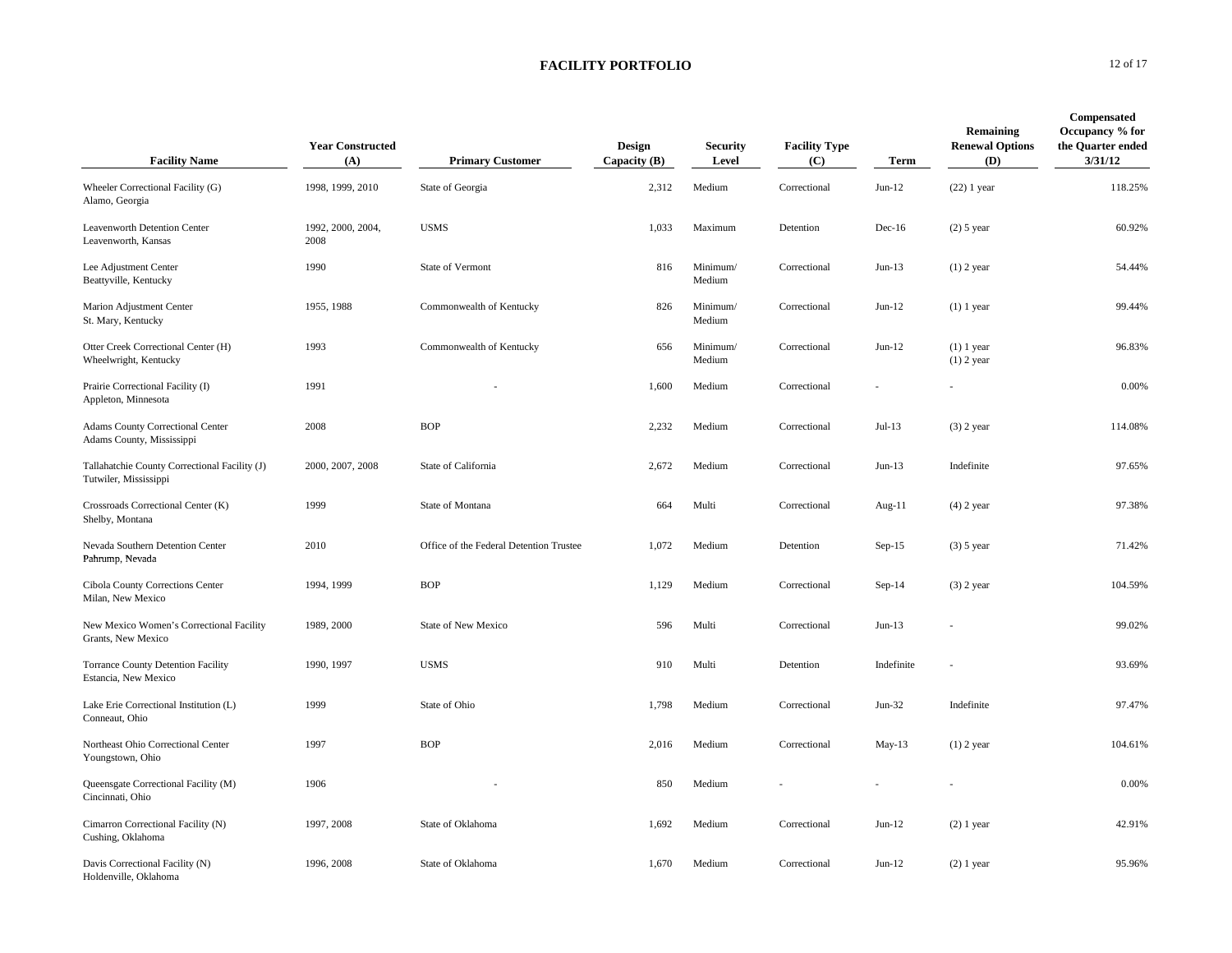| <b>Facility Name</b>                                                                     | <b>Year Constructed</b><br>(A) | <b>Primary Customer</b>   | Design<br>Capacity $(B)$ | <b>Security</b><br>Level | <b>Facility Type</b><br>(C) | Term      | Remaining<br><b>Renewal Options</b><br>(D) | Compensated<br>Occupancy % for<br>the Quarter ended<br>3/31/12 |
|------------------------------------------------------------------------------------------|--------------------------------|---------------------------|--------------------------|--------------------------|-----------------------------|-----------|--------------------------------------------|----------------------------------------------------------------|
| Diamondback Correctional Facility (F)<br>Watonga, Oklahoma                               | 1998, 2000                     |                           | 2,160                    | Medium                   | Correctional                |           |                                            | 0.00%                                                          |
| North Fork Correctional Facility<br>Sayre, Oklahoma                                      | 1998, 2007                     | State of California       | 2,400                    | Medium                   | Correctional                | $Jun-13$  | Indefinite                                 | 97.72%                                                         |
| West Tennessee Detention Facility<br>Mason, Tennessee                                    | 1990, 1996                     | <b>USMS</b>               | 600                      | Multi                    | Detention                   | $Sep-13$  | $(8)$ 2 year                               | 69.91%                                                         |
| Shelby Training Center<br>Memphis, Tennessee                                             | 1986, 1995                     |                           | 200                      | Secure                   |                             |           |                                            | 0.00%                                                          |
| Whiteville Correctional Facility (O)<br>Whiteville, Tennessee                            | 1998                           | <b>State of Tennessee</b> | 1,536                    | Medium                   | Correctional                | $Jun-16$  |                                            | 97.27%                                                         |
| Bridgeport Pre-Parole Transfer Facility<br>Bridgeport, Texas                             | 1989                           | <b>State of Texas</b>     | 200                      | Medium                   | Correctional                | Aug- $13$ | $(2)$ 2 year                               | 99.76%                                                         |
| <b>Eden Detention Center</b><br>Eden, Texas                                              | 1990                           | <b>BOP</b>                | 1,422                    | Medium                   | Correctional                | Apr-13    | $(2)$ 2 year                               | 109.11%                                                        |
| <b>Houston Processing Center</b><br>Houston, Texas                                       | 1984, 2005                     | ICE                       | 1,000                    | Medium                   | Detention                   | $Mar-13$  | $(1)$ 1 year                               | 86.89%                                                         |
| Laredo Processing Center<br>Laredo, Texas                                                | 1985, 1990                     | ICE                       | 258                      | Minimum/<br>Medium       | Detention                   | $Jun-13$  |                                            | 119.21%                                                        |
| Webb County Detention Center<br>Laredo, Texas                                            | 1998                           | <b>USMS</b>               | 480                      | Medium                   | Detention                   | $Nov-12$  | $(1)$ 5 year                               | 85.50%                                                         |
| Mineral Wells Pre-Parole Transfer Facility<br>Mineral Wells, Texas                       | 1995                           | State of Texas            | 2,103                    | Minimum                  | Correctional                | Aug- $13$ | $(2)$ 2 year                               | 98.17%                                                         |
| T. Don Hutto Residential Center<br>Taylor, Texas                                         | 1997                           | ICE                       | 512                      | Non-secure               | Detention                   | $Jan-15$  | Indefinite                                 | 94.92%                                                         |
| D.C. Correctional Treatment Facility (P)<br>Washington D.C.                              | 1992                           | District of Columbia      | 1,500                    | Medium                   | Detention                   | $Jan-17$  |                                            | 39.24%                                                         |
| Total design capacity for Owned and Managed Facilities (47 Owned and Managed Facilities) |                                |                           | 66,719                   |                          |                             |           |                                            |                                                                |
| <b>Managed Only Facilities:</b>                                                          |                                |                           |                          |                          |                             |           |                                            |                                                                |
| <b>Bay Correctional Facility</b><br>Panama City, Florida                                 | 1995, 2007                     | State of Florida          | 985                      | Medium                   | Correctional                | $Jul-13$  | $(2)$ 2 year                               | 98.58%                                                         |
| Citrus County Detention Facility<br>Lecanto, Florida                                     | 1992, 2007                     | Citrus County, FL         | 760                      | Multi                    | Detention                   | $Sep-15$  | Indefinite                                 | 72.51%                                                         |
| Graceville Correctional Facility<br>Graceville, Florida                                  | 2007                           | State of Florida          | 1,884                    | Minimum/<br>Medium       | Correctional                | $Sep-13$  | $(2)$ 2 year                               | 99.43%                                                         |
| Lake City Correctional Facility<br>Lake City, Florida                                    | 1997, 2005                     | State of Florida          | 893                      | Secure                   | Correctional                | $Jun-12$  | Indefinite                                 | 98.40%                                                         |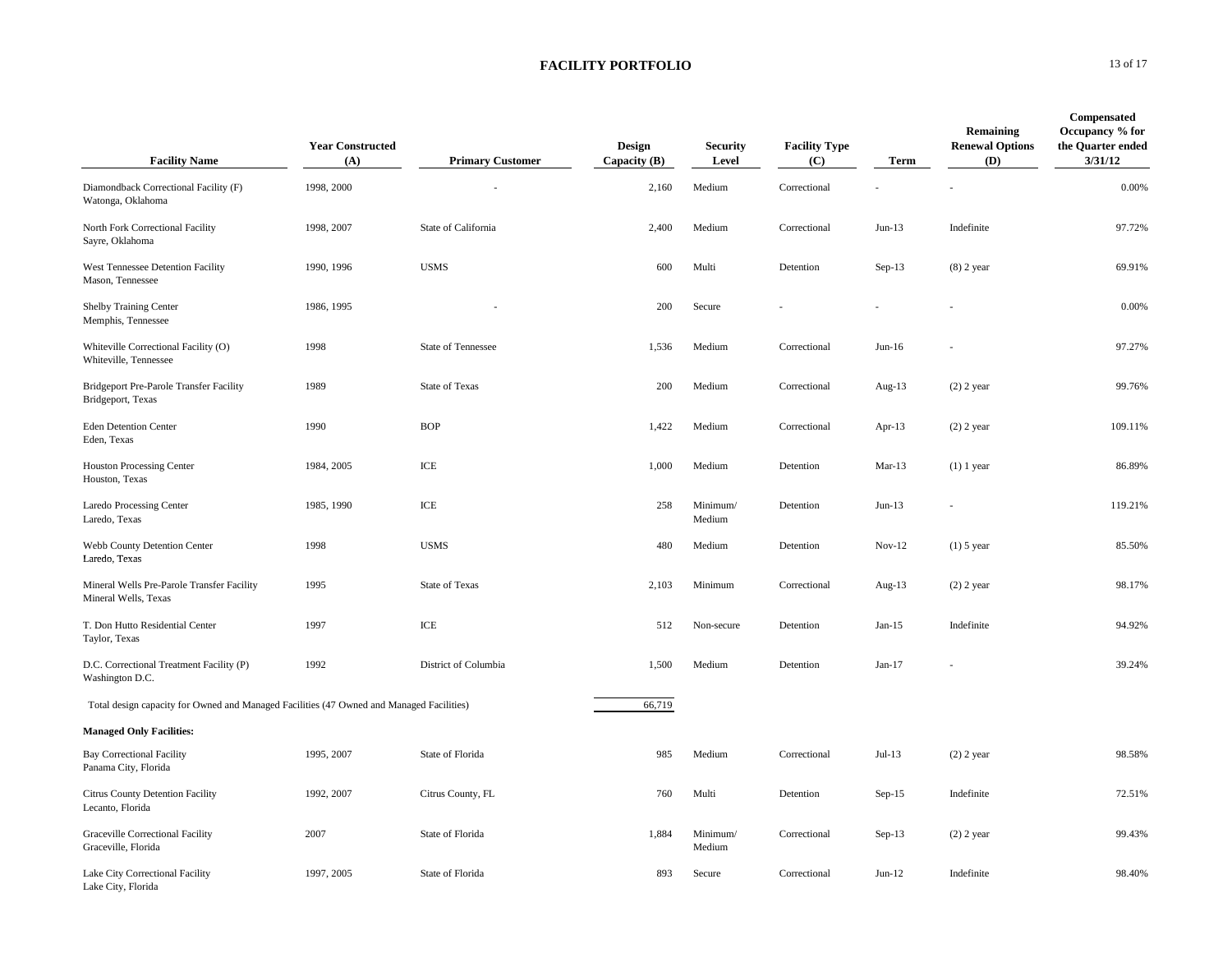| <b>Facility Name</b>                                                           | <b>Year Constructed</b><br>(A)  | <b>Primary Customer</b>   | Design<br>Capacity (B) | <b>Security</b><br>Level | <b>Facility Type</b><br>(C) | Term      | Remaining<br><b>Renewal Options</b><br>(D) | Compensated<br>Occupancy % for<br>the Quarter ended<br>3/31/12 |
|--------------------------------------------------------------------------------|---------------------------------|---------------------------|------------------------|--------------------------|-----------------------------|-----------|--------------------------------------------|----------------------------------------------------------------|
| Moore Haven Correctional Facility<br>Moore Haven, Florida                      | 1995                            | State of Florida          | 985                    | Minimum/<br>Medium       | Correctional                | $Jul-13$  | $(2)$ 2 year                               | 99.17%                                                         |
| North Georgia Detention Center<br>Hall County, Georgia                         | 1980, 1989, 1999<br>2009        | ICE                       | 502                    | Medium                   | Detention                   | $Mar-14$  | Indefinite                                 | 69.51%                                                         |
| Idaho Correctional Center<br>Boise, Idaho                                      | 1999, 2006, 2009                | State of Idaho            | 2,016                  | Multi                    | Correctional                | $Jun-14$  | $(2)$ 2 year                               | 100.93%                                                        |
| Marion County Jail<br>Indianapolis, Indiana                                    | 1997, 2005                      | Marion County, IN         | 1,030                  | Multi                    | Detention                   | $Dec-17$  | $(1)$ 10 year                              | 99.51%                                                         |
| Winn Correctional Center<br>Winnfield, Louisiana                               | 1990, 1992, 1996                | State of Louisiana        | 1,538                  | Medium/<br>Maximum       | Correctional                | $Jun-20$  |                                            | 95.97%                                                         |
| Wilkinson County Correctional Facility<br>Woodville, Mississippi               | 1997                            | State of Mississippi      | 1,000                  | Medium                   | Correctional                | $Jun-12$  | $(3)$ 1 year                               | 88.46%                                                         |
| Elizabeth Detention Center<br>Elizabeth, New Jersey                            | 1963                            | ICE                       | 300                    | Minimum                  | Detention                   | $Sep-12$  | $(9)$ 1 year                               | 95.00%                                                         |
| <b>Silverdale Facilities</b><br>Chattanooga, Tennessee                         | 1985, 1997, 1998,<br>2005, 2008 | Hamilton County, TN       | 1,046                  | Multi                    | Detention                   | $Dec-12$  |                                            | 87.48%                                                         |
| South Central Correctional Center<br>Clifton, Tennessee                        | 1992, 1994, 1995,<br>2005       | <b>State of Tennessee</b> | 1,676                  | Medium                   | Correctional                | $Jun-12$  |                                            | 97.12%                                                         |
| Metro-Davidson County Detention Facility<br>Nashville, Tennessee               | 1992, 1995, 2011                | Davidson County, TN       | 1,348                  | Multi                    | Detention                   | $Jul-14$  |                                            | 85.68%                                                         |
| Hardeman County Correctional Facility<br>Whiteville, Tennessee                 | 1997                            | <b>State of Tennessee</b> | 2,016                  | Medium                   | Correctional                | $May-12$  | $(2)$ 3 year                               | 97.62%                                                         |
| <b>Bartlett State Jail</b><br>Bartlett, Texas                                  | 1995                            | <b>State of Texas</b>     | 1,049                  | Minimum/<br>Medium       | Correctional                | Aug- $13$ | $(2)$ 2 year                               | 98.43%                                                         |
| Bradshaw State Jail<br>Henderson, Texas                                        | 1995                            | <b>State of Texas</b>     | 1,980                  | Minimum/<br>Medium       | Correctional                | Aug- $13$ | $(2)$ 2 year                               | 99.38%                                                         |
| Dawson State Jail<br>Dallas, Texas                                             | 1997                            | <b>State of Texas</b>     | 2,216                  | Minimum/<br>Medium       | Correctional                | Aug- $13$ | $(2)$ 2 year                               | 99.42%                                                         |
| Lindsey State Jail<br>Jacksboro, Texas                                         | 1995                            | <b>State of Texas</b>     | 1,031                  | Minimum/<br>Medium       | Correctional                | Aug- $13$ | $(2)$ 2 year                               | 99.48%                                                         |
| Willacy State Jail<br>Raymondville, Texas                                      | 1995                            | <b>State of Texas</b>     | 1,069                  | Minimum/<br>Medium       | Correctional                | Aug- $13$ | $(2)$ 2 year                               | 99.85%                                                         |
| Total design capacity for Managed Only Facilities (20 Managed Only Facilities) |                                 |                           | 25,324                 |                          |                             |           |                                            |                                                                |
| Total design capacity for All Facilities as of March 31, 2012                  |                                 |                           | 92,043                 |                          |                             |           |                                            |                                                                |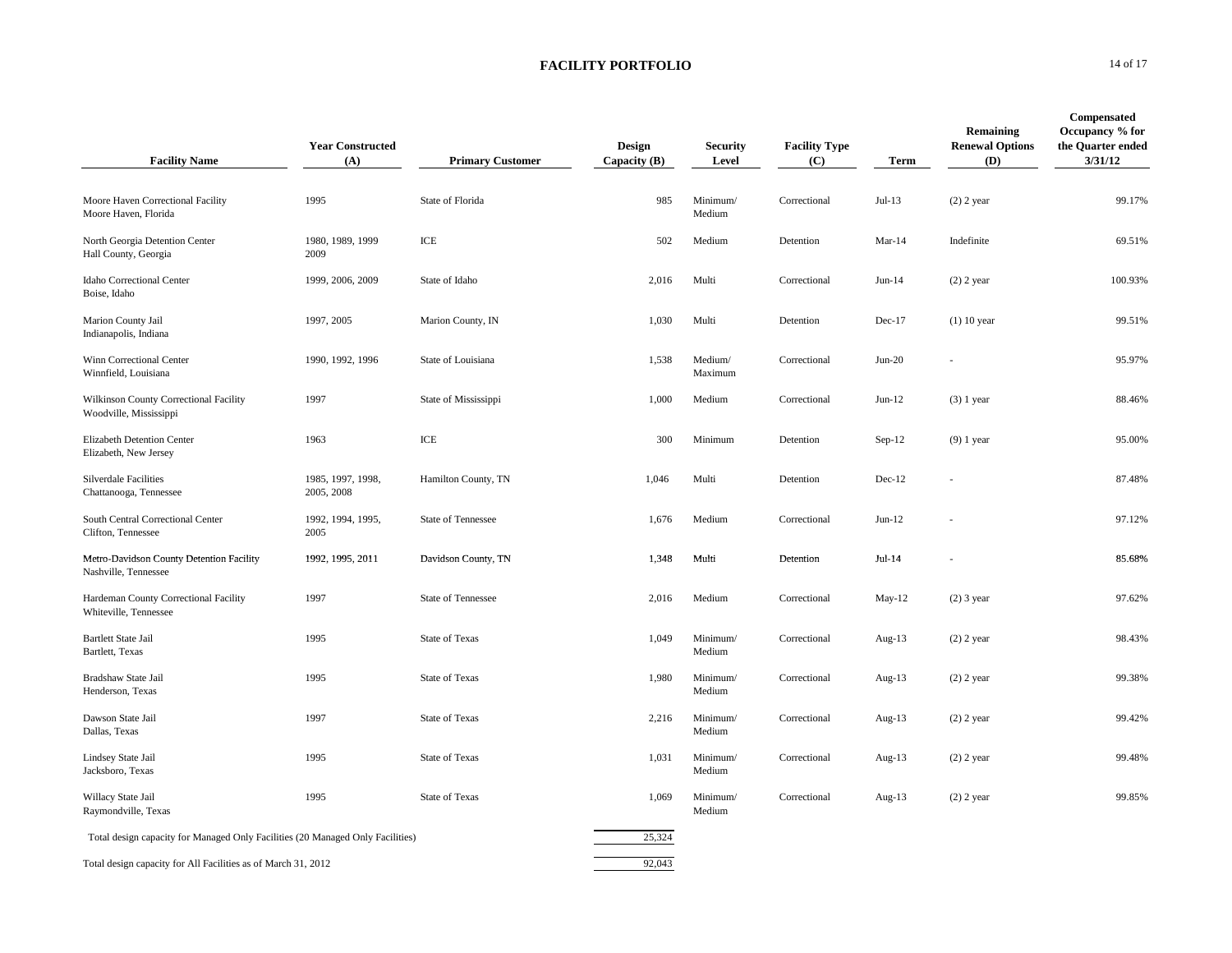| <b>Facility Name</b>                                    | <b>Year Constructed</b><br>(A) | <b>Primary Customer</b>             | <b>Design</b><br>Capacity $(B)$ | <b>Security</b><br>Level      | <b>Facility Type</b><br>(C) | Term     | Remaining<br><b>Renewal Options</b><br>(D) | Compensated<br>Occupancy % for<br>the Quarter ended<br>3/31/12 |
|---------------------------------------------------------|--------------------------------|-------------------------------------|---------------------------------|-------------------------------|-----------------------------|----------|--------------------------------------------|----------------------------------------------------------------|
| <b>Expansion and Development Projects:</b>              |                                |                                     |                                 |                               |                             |          |                                            |                                                                |
| <b>Facility Name</b>                                    | <b>Estimated</b><br>Completion | <b>Potential Customer(s)</b>        | <b>Design</b><br>Capacity $(B)$ | Project<br><b>Description</b> |                             |          |                                            |                                                                |
| McRae Correctional Facility<br>McRae, Georgia           | Fourth quarter 2012            | <b>BOP</b>                          | 454                             | <b>Expansion Beds</b>         |                             |          |                                            |                                                                |
| <b>Projected Design Capacity For All Facilities</b>     |                                |                                     | 92,497                          |                               |                             |          |                                            |                                                                |
| <b>Leased Facilities:</b>                               |                                |                                     |                                 |                               |                             |          |                                            |                                                                |
| Leo Chesney Correctional Center<br>Live Oak, California | 1989                           | <b>Cornell Corrections</b>          | 240                             | Minimum                       | Owned/Leased                | $Sep-15$ | . .                                        | N/A                                                            |
| Community Education Partners (Q)<br>Houston, Texas      | N/A                            | <b>Community Education Partners</b> | $\sim$                          | Non-secure                    | Owned/Leased                | $Jun-14$ | $\sim$                                     | N/A                                                            |

(A) The year constructed represents the initial completion of the facility's construction, as well as significant additions to the facility that occurred at a later date.

(B) Design capacity measures the number of beds, and accordingly, the number of inmates each facility is designed to accommodate. Facilities housing detainees on a short term basis may exceed the

original intended design capacity for sentenced inmates due to the lower level of services required by detainees in custody for a brief period. From time to time, we may evaluate the design capacity of our facilities

based on the customers using the facilities, and the ability to reconfigure space with minimal capital outlays. We believe design capacity is an appropriate measure for evaluating prison operations, because the revenue generated by each facility is based on a per diem or monthly rate per inmate housed at the facility paid by the corresponding contracting governmental entity.

(C) We manage numerous facilities that have more than a single function (i.e., housing both long-term sentenced adult prisoners and pre-trial detainees). The primary functional categories into which facility types are identified was determined by the relative size of prisoner populations in a particular facility on March 31, 2012. If, for example, a 1,000-bed facility housed 900 adult prisoners with sentences in excess of one year and 100 pre-trial detainees, the primary functional category to which it would be assigned would be that of correction facilities and not detention facilities. It should be understood that the primary functional category to which multi-user facilities are assigned may change from time to time.

(D) Remaining renewal options represents the number of renewal options, if applicable, and the remaining term of each option renewal.

(E) The facility is subject to a ground lease with the County of San Diego. Upon expiration of the lease in December 2015, ownership of the facility automatically reverts to the County of San Diego.

(F) During the first quarter of 2010, we were notified by the state of Arizona of their decision not to renew the management contracts at the Huerfano County Correctional Center upon its expiration on March 8, 2010 and the Diamondback Correctional Facility upon its expiration on May 1, 2010.

(G) The facility is subject to a purchase option held by the Georgia Department of Corrections, or GDOC, which grants the GDOC the right to purchase the facility for the lesser of the facility's depreciated book value, as defined, or fair market value at any time during the term of the contract between us and the GDOC.

(H) In late January 2012, the governor of Kentucky submitted his proposed budget which included the transfer of the inmates currently held at our Otter Creek Correctional Center to a facility owned by the Commonwealth of K by the end of June 2012. The facility is subject to a deed of conveyance with the city of Wheelwright, KY which includes provisions that would allow assumption of ownership by the city of Wheelwright under the following occurrences: (1) we cease to operate the facility for more than two years, (2) our failure to maintain at least one employee for a period of sixty consecutive days, or (3) a conversion to a maximum security facility based by the Kentucky Corrections Cabinet.

(I) During December 2009, we announced our decision to cease operations at our Prairie Correctional Facility on or about February 1, 2010 due to low inmate populations at the facility. During 2009, the Prairie facility hou from the states of Minnesota and Washington. However, due to excess capacity in the states' systems, both states removed the populations held at Prairie.

(J) The facility is subject to a purchase option held by the Tallahatchie County Correctional Authority which grants Tallahatchie County Correctional Authority the right to purchase the facility at

any time during the contract at a price generally equal to the cost of the premises less an allowance for amortization originally over a 20 year period. The amortization period was extended through 2050 in connection with an expansion completed during the fourth quarter of 2007.

(K) The State of Montana has an option to purchase the facility generally at any time during the term of the contract with us at fair market value less the sum of a pre-determined portion of per-diem payments made to us by the state of Montana.

(L) The state of Ohio has the irrevocable right to repurchase the facility before we may resell the facility to a third party, or if we become insolvent or are unable to meet our obligations under the management contract w Ohio, at a price generally equal to the fair market value, as defined in the Real Estate Purchase Agreement.

(M) During December 2008, we were notified by Hamilton County, Ohio of its intent to terminate the lease for the 850-bed Oueensgate Correctional Facility. The lease was terminated effective January 1, 2009.

(N) The facility is subject to a purchase option held by the Oklahoma Department of Corrections, or ODC, which grants the ODC the right to purchase the facility at its fair market value at any time.

(O) The state of Tennessee has the option to purchase the facility in the event of our bankruptcy, or upon an operational or financial breach, as defined, at a price equal to the book value, as defined.

(P) The District of Columbia has the right to purchase the facility at any time during the term of the contract at a price generally equal to the present value of the remaining lease payments for

the premises. Upon expiration of the lease in 2017, ownership of the facility automatically reverts to the District of Columbia.

(Q) The alternative educational facility is currently configured to accommodate 900 at-risk juveniles and may be expanded to accommodate a total of 1,400 at-risk juveniles.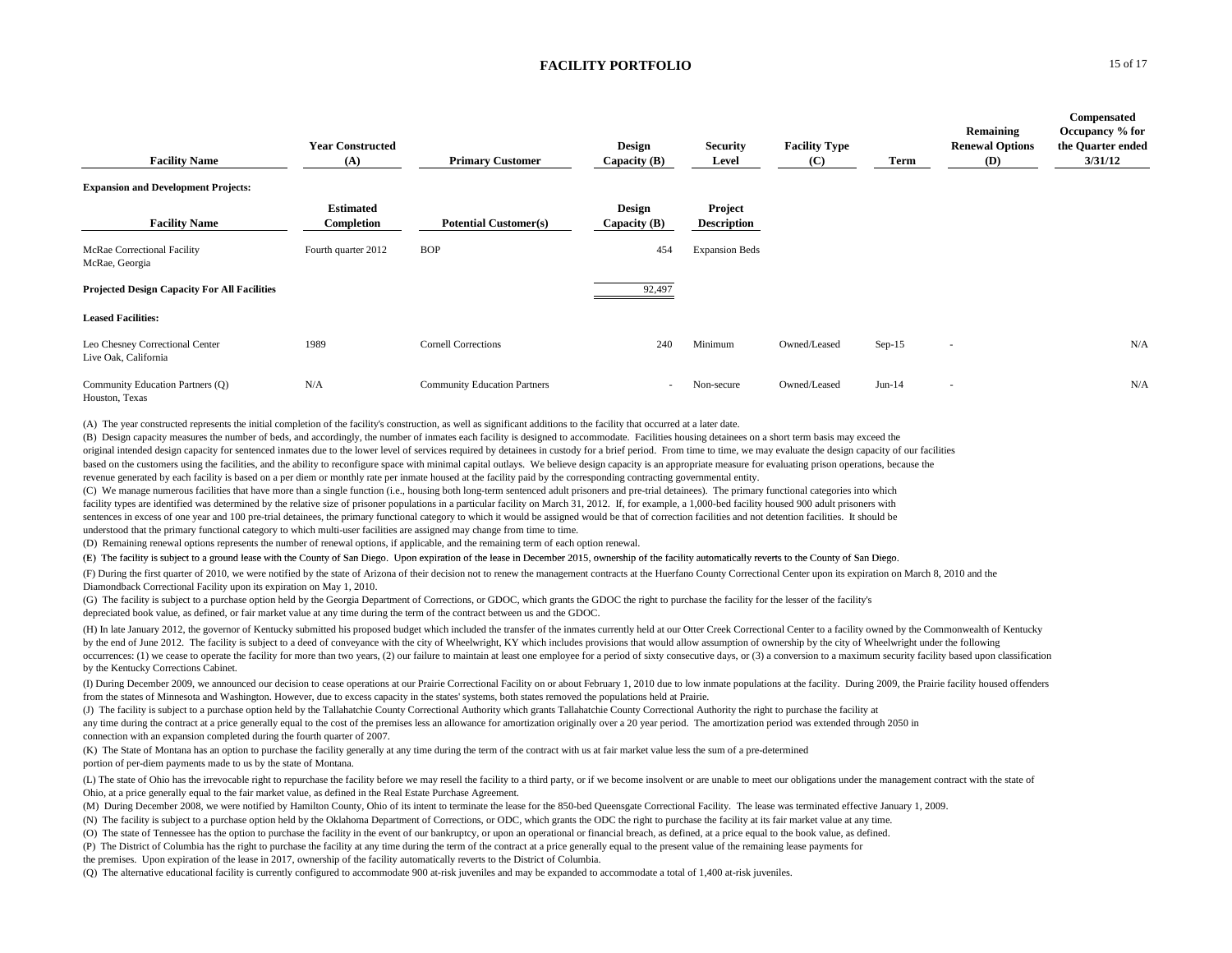# **DIVERSIFICATION OF REVENUE**

(Unaudited and amounts in thousands)

| <b>Customer</b>                                   | <b>Management Revenue For</b><br>the Three Months Ended<br><b>March 31, 2012</b> |         | <b>Percent of Management Revenue</b><br><b>For the Three Months Ended</b><br><b>March 31, 2012</b> |  |
|---------------------------------------------------|----------------------------------------------------------------------------------|---------|----------------------------------------------------------------------------------------------------|--|
| <b>United States Marshals</b>                     | \$                                                                               | 86,176  | 19.85%                                                                                             |  |
| California                                        |                                                                                  | 55,079  | 12.69%                                                                                             |  |
| <b>Bureau of Prisons</b>                          |                                                                                  | 53,059  | 12.22%                                                                                             |  |
| United States Immigration and Customs Enforcement |                                                                                  | 50,084  | 11.54%                                                                                             |  |
| Texas                                             |                                                                                  | 23,101  | 5.32%                                                                                              |  |
| Georgia                                           |                                                                                  | 21,367  | 4.92%                                                                                              |  |
| Tennessee                                         |                                                                                  | 21,053  | 4.85%                                                                                              |  |
| Florida                                           |                                                                                  | 18,796  | 4.33%                                                                                              |  |
| Colorado                                          |                                                                                  | 16,128  | 3.71%                                                                                              |  |
| Hawaii                                            |                                                                                  | 10,073  | 2.32%                                                                                              |  |
|                                                   |                                                                                  | 354,916 | 81.75%                                                                                             |  |
| <b>Total Management Revenue</b>                   |                                                                                  | 434,171 | 100.00%                                                                                            |  |